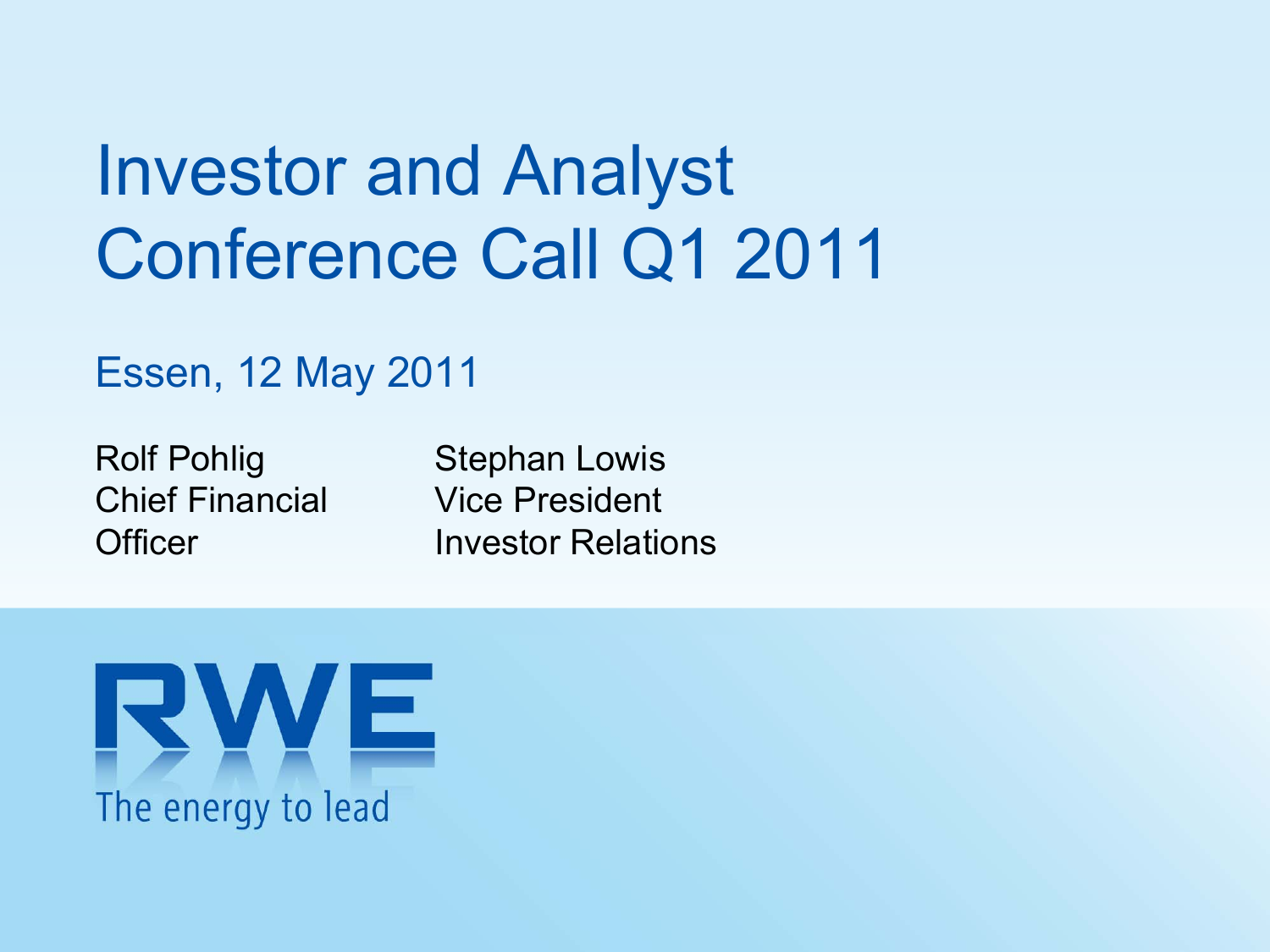### Forward Looking Statement

This presentation contains certain forward-looking statements within the meaning of the US federal securities laws. Especially all of the following statements:

- Projections of revenues, income, earnings per share, capital expenditures, dividends, capital structure or other financial items;
- **Statements of plans or objectives for future operations or of future competitive position**;
- **Expectations of future economic performance; and**
- **Statements of assumptions underlying several of the foregoing types of statements**

are forward-looking statements. Also words such as "anticipate", "believe", "estimate", "intend", "may", "will", "expect", "plan", "project" "should" and similar expressions are intended to identify forward-looking statements. The forward-looking statements reflect the judgement of RWE's management based on factors currently known to it. No assurances can be given that these forward-looking statements will prove accurate and correct, or that anticipated, projected future results will be achieved. All forward-looking statements are subject to various risks and uncertainties that could cause actual results to differ materially from expectations. Such risks and uncertainties include, but are not limited to, changes in general economic and social environment, business, political and legal conditions, fluctuating currency exchange rates and interest rates, price and sales risks associated with a market environment in the throes of deregulation and subject to intense competition, changes in the price and availability of raw materials, risks associated with energy trading (e.g. risks of loss in the case of unexpected, extreme market price fluctuations and credit risks resulting in the event that trading partners do not meet their contractual obligations), actions by competitors, application of new or changed accounting standards or other government agency regulations, changes in, or the failure to comply with, laws or regulations, particularly those affecting the environment and water quality (e.g. introduction of a price regulation system for the use of power grid, creating a regulation agency for electricity and gas or introduction of trading in greenhouse gas emissions), changing governmental policies and regulatory actions with respect to the acquisition, disposal, depreciation and amortisation of assets and facilities, operation and construction of plant facilities, production disruption or interruption due to accidents or other unforeseen events, delays in the construction of facilities, the inability to obtain or to obtain on acceptable terms necessary regulatory approvals regarding future transactions, the inability to integrate successfully new companies within the RWE Group to realise synergies from such integration and finally potential liability for remedial actions under existing or future environmental regulations and potential liability resulting from pending or future litigation. Any forwardlooking statement speaks only as of the date on which it is made. RWE neither intends to nor assumes any obligation to update these forward-looking statements. For additional information regarding risks, investors are referred to RWE's latest annual report and to other most recent reports filed with Frankfurt Stock Exchange and to all additional information published on RWE's Internet Web site.

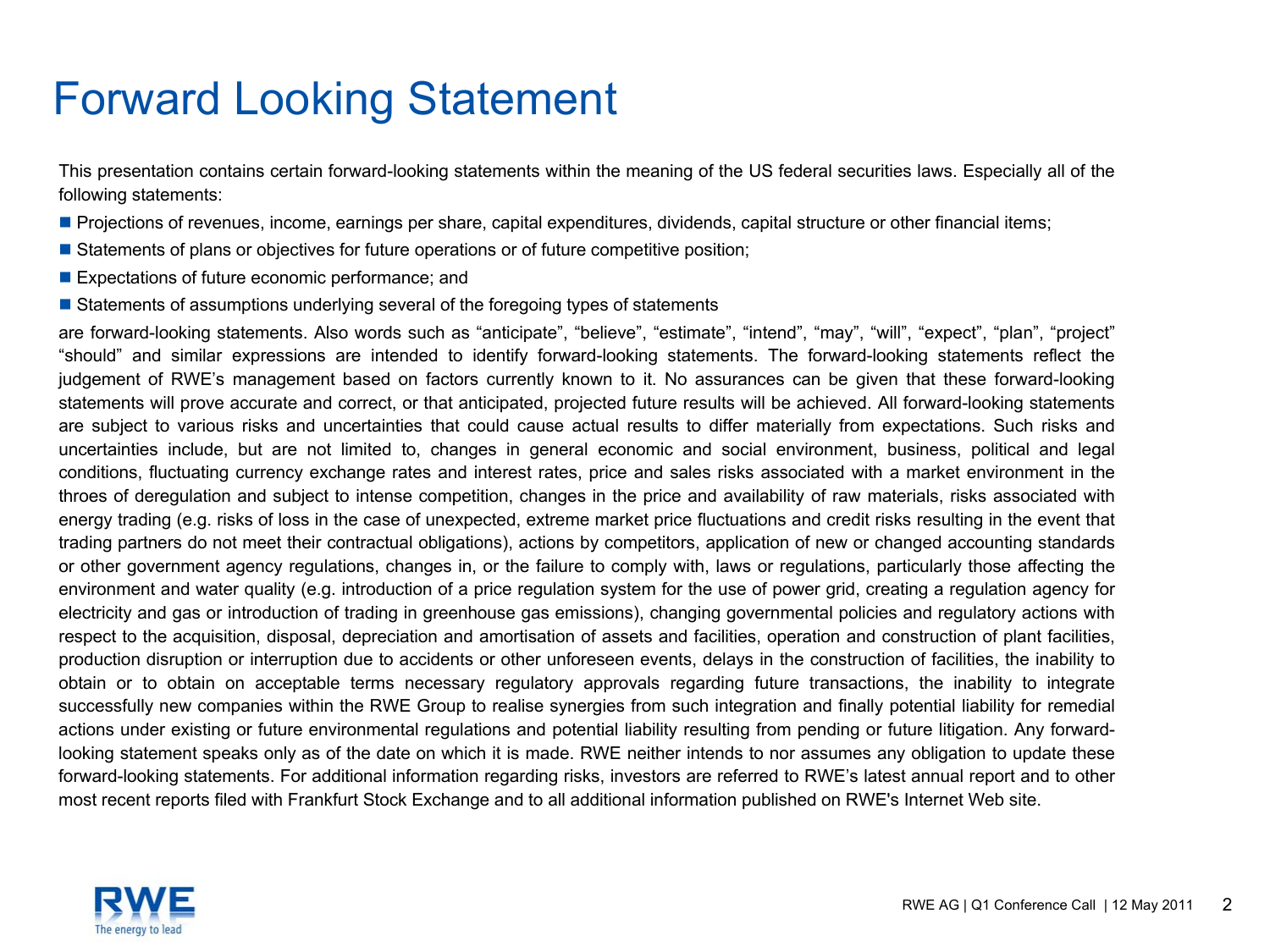### 2011 outlook confirmed –future of German nuclear unclear



Operating performance: EBITDA -4%, operating result -5%, recurrent net income -7%



Net debt reduced to  $\epsilon$  27.5 bn



German nuclear moratorium for safety review

Outlook for 2011 confirmed despite negative impact from 3-month nuclear moratorium

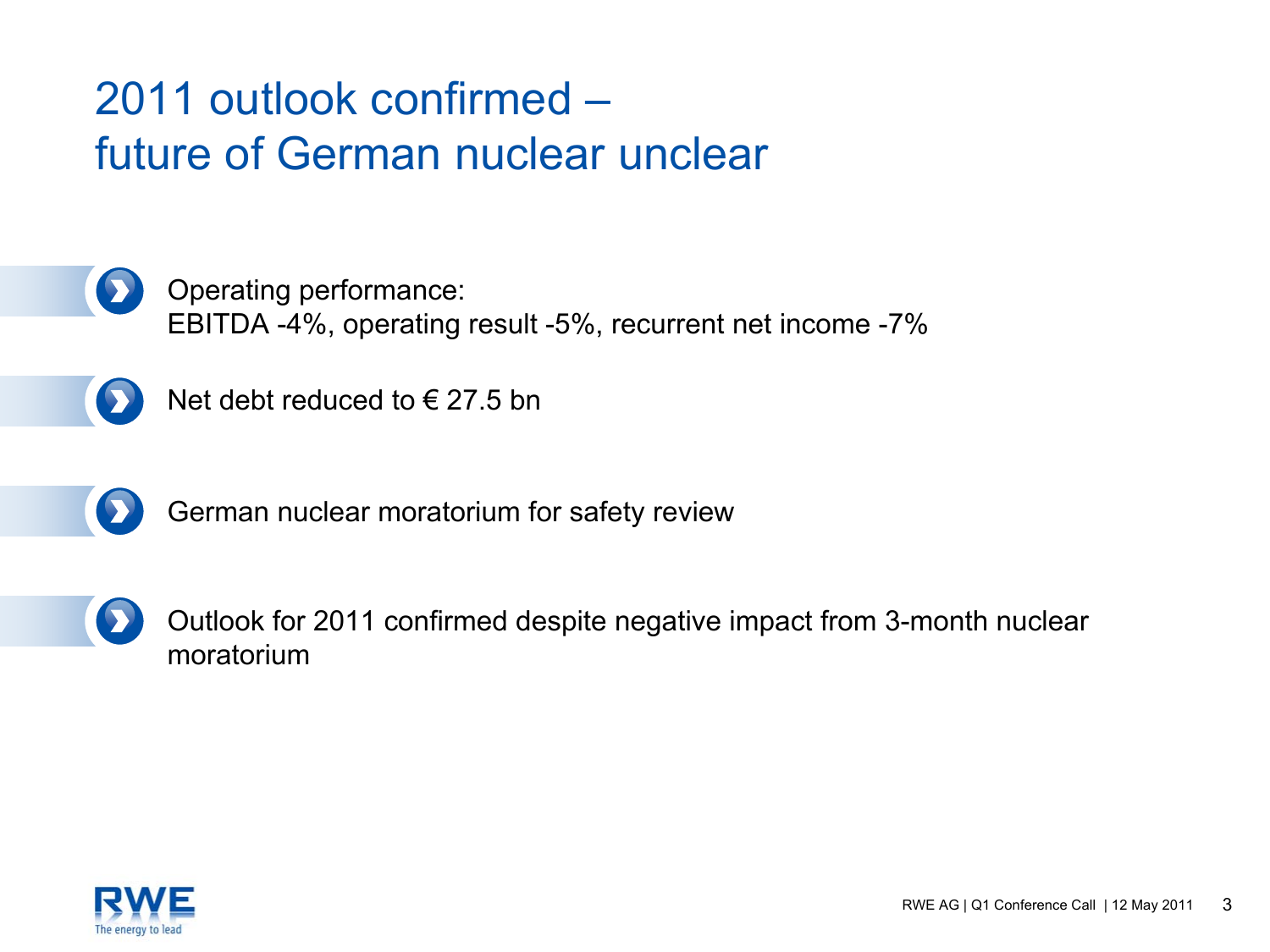### Process for nuclear safety review in Germany



<sup>1</sup> Decision of the "Bundesrat" (upper house) might be postponed to July 8.

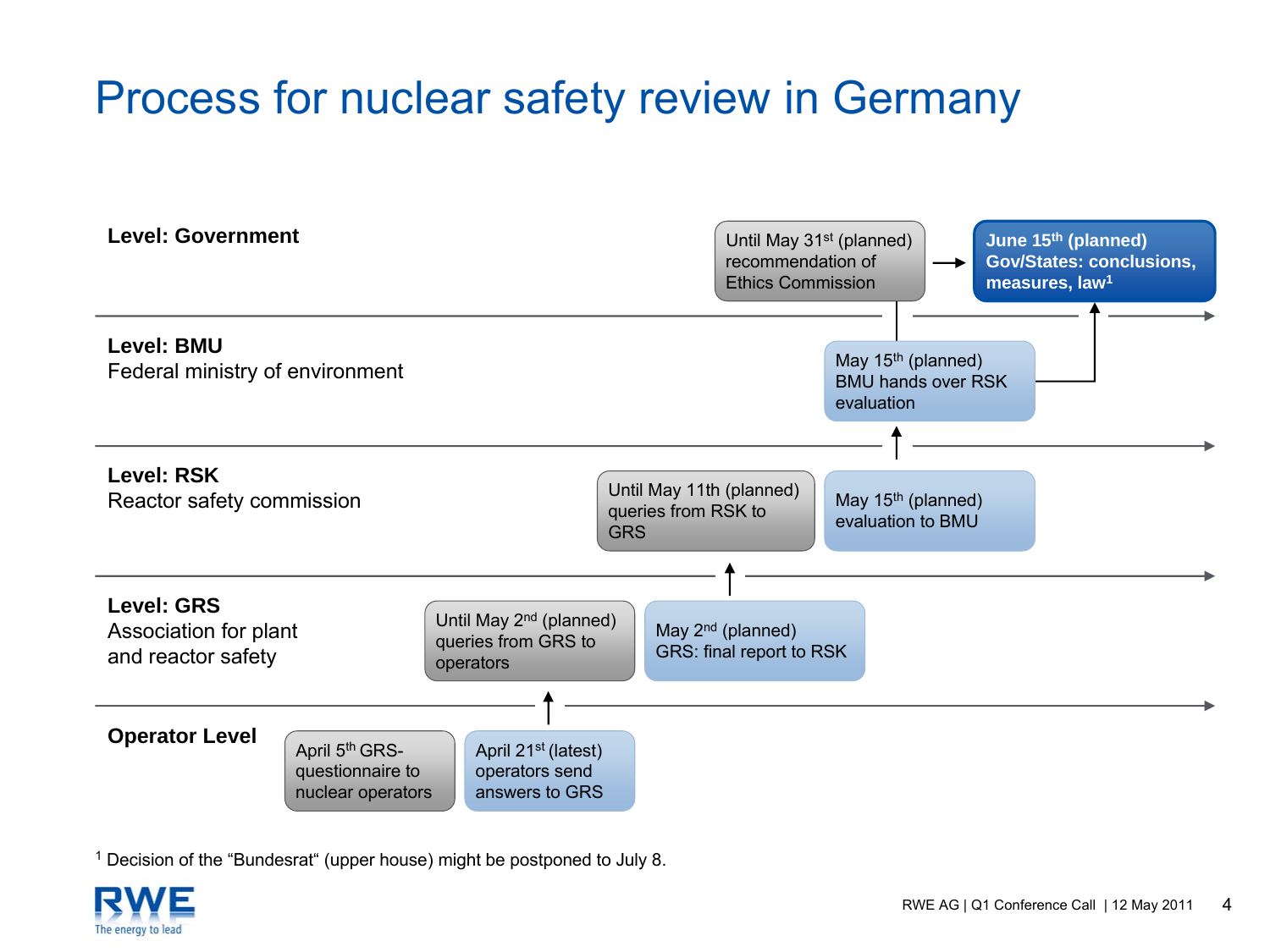### RWE Group key performance indicators

| <b>January – March</b><br>$\epsilon$ million |            | 2011   | 2010   | <b>Change</b><br>in $%$ |
|----------------------------------------------|------------|--------|--------|-------------------------|
| <b>External revenue</b>                      |            | 15,754 | 15,267 | $+3.2$                  |
| Cash flows from operating activities         |            | 2,284  | 1,509  | $+51.4$                 |
| <b>EBITDA</b>                                |            | 3,426  | 3,574  | $-4.1$                  |
| <b>Operating result</b>                      | 2,827      | 2,987  | $-5.4$ |                         |
| Non-operating result                         |            | 209    | $-244$ |                         |
| <b>Financial result</b>                      |            | $-372$ | $-402$ | $+7.5$                  |
| Taxes on income                              |            | $-726$ | $-667$ | $-8.8$                  |
| <b>Minorities</b>                            |            | 104    | 117    | $-11.1$                 |
| Hybrid investors' interest                   |            | 15     |        |                         |
| Net income                                   |            | 1,819  | 1,557  | $+16.8$                 |
| Recurrent net income                         |            | 1,609  | 1,739  | $-7.5$                  |
| Average number of shares                     | (thousand) | 533.6  | 533.6  |                         |
| <b>Recurrent EPS</b>                         | $(\in)$    | 3.02   | 3.26   | $-7.4$                  |

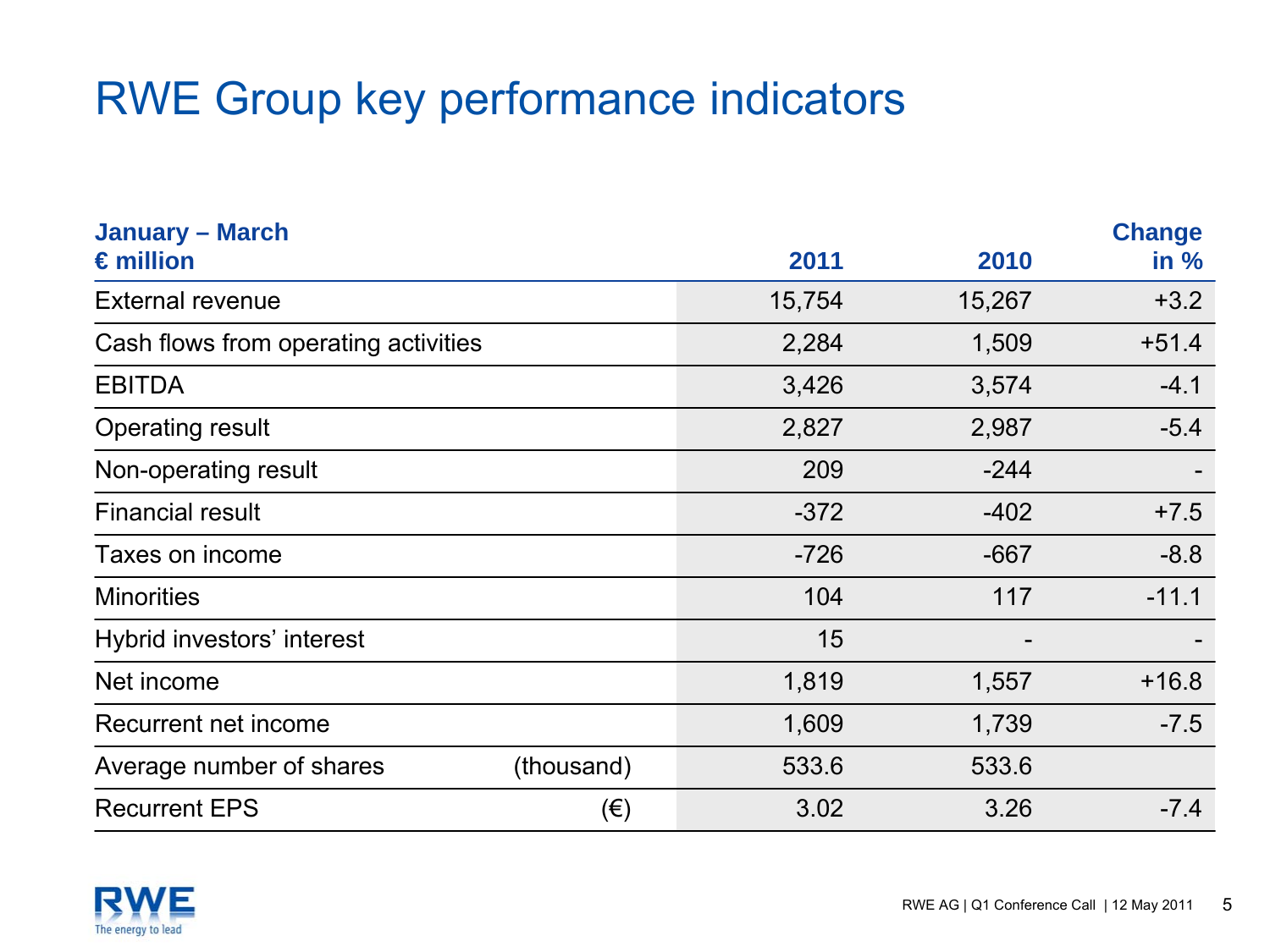### Performance of the Germany Division (I) Power Generation Business Area (RWE Power)

#### January – March: operating result: +2.4%



#### Guidance for 2011: significantly below previous year



Lower realised electricity prices Nuclear fuel taxLower availability of Biblis nuclear power plant Higher fixed operating and maintenance costs Higher depreciation associated with new lignite plant Neurath Impact from change in nuclear and mining provisions (mainly absence of costs incurred in 2010)

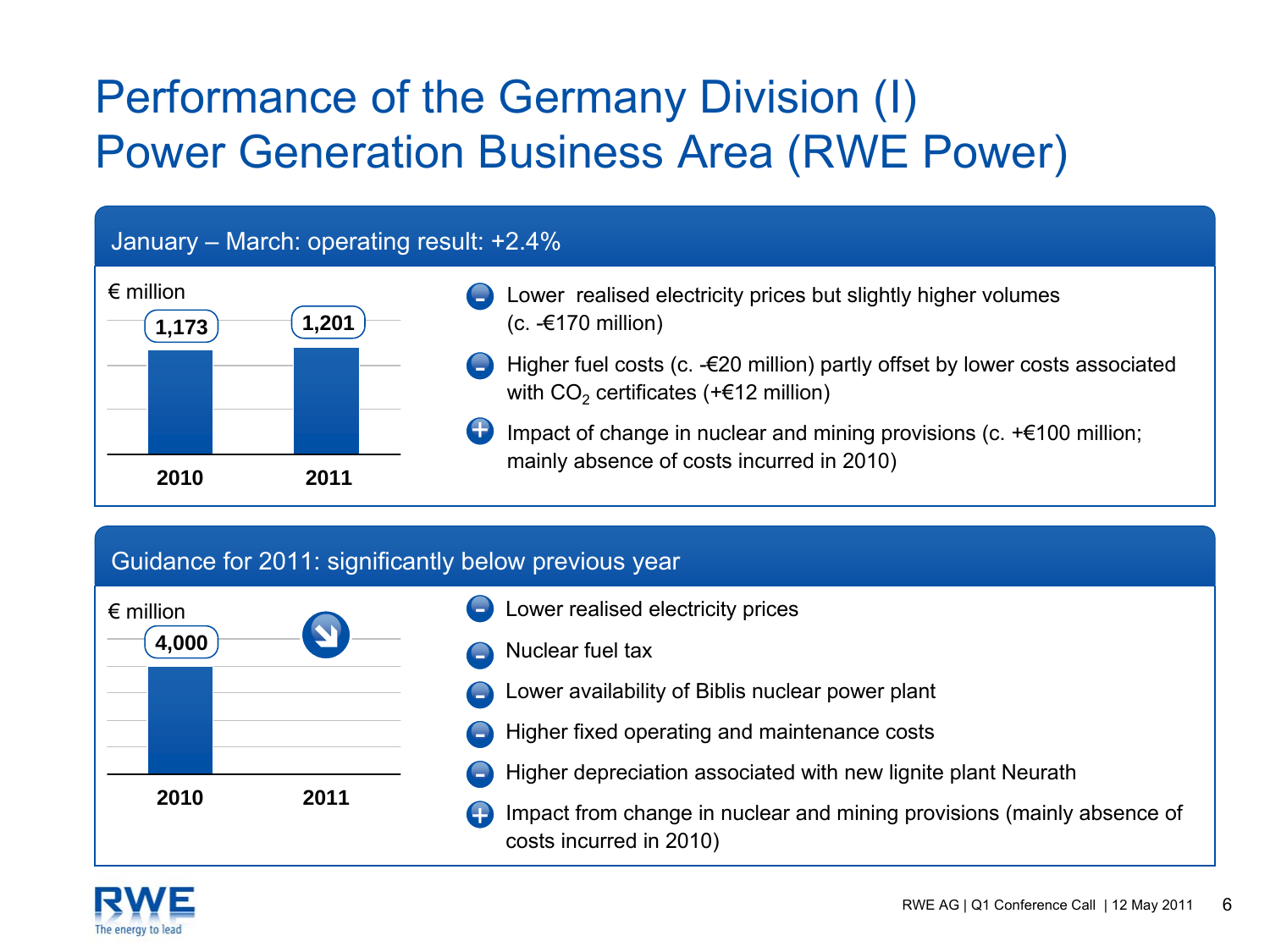# Forward selling<sup>1</sup> by RWE Power in the German market



(Base-load & peak-load forwards in €/MWh)

Average realised price for 2010 forward: €67/MWh)

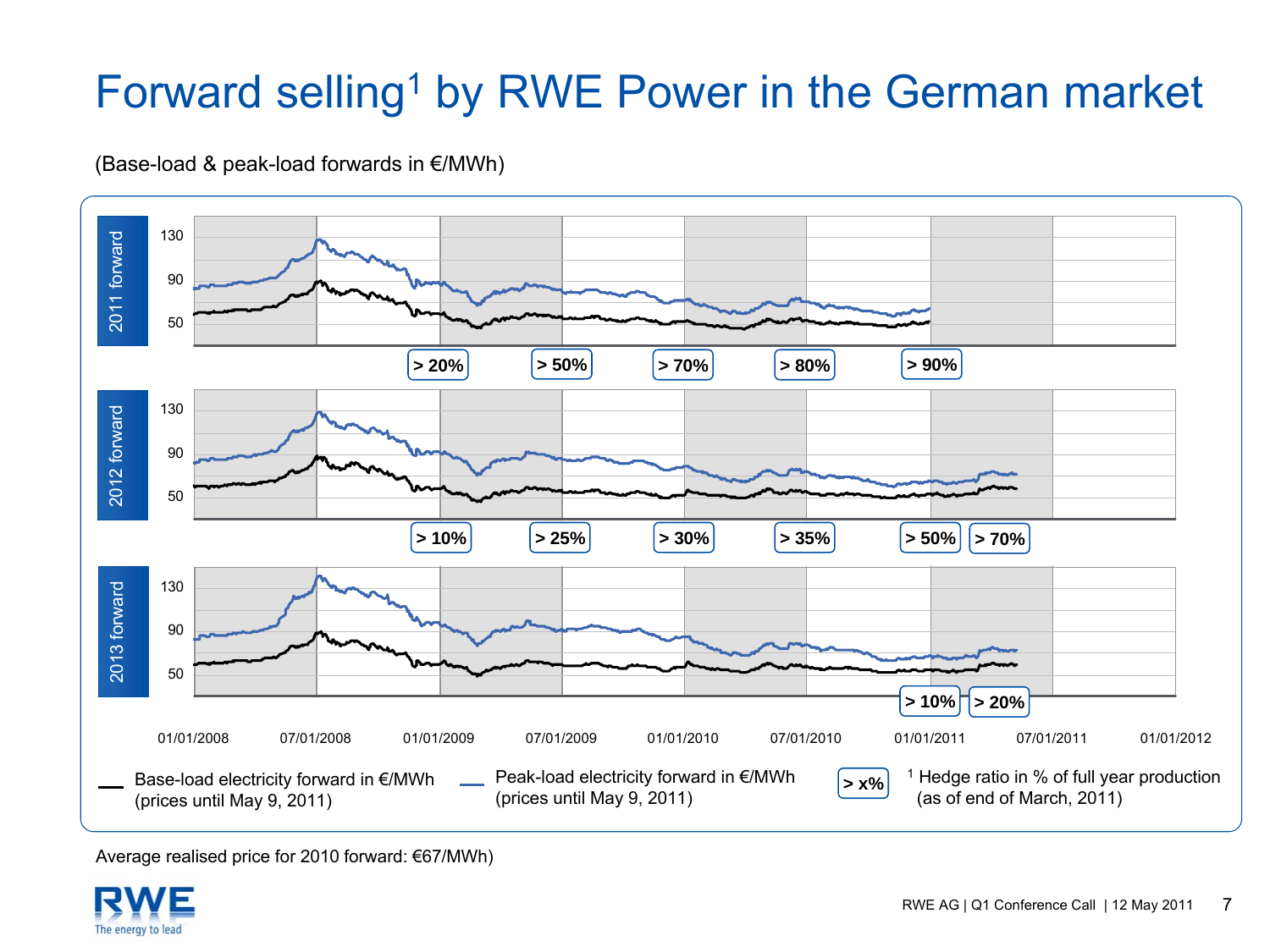### Performance of the Germany Division (II) Sales/Distribution Networks Business Area



#### Guidance for fiscal year 2011: below previous year



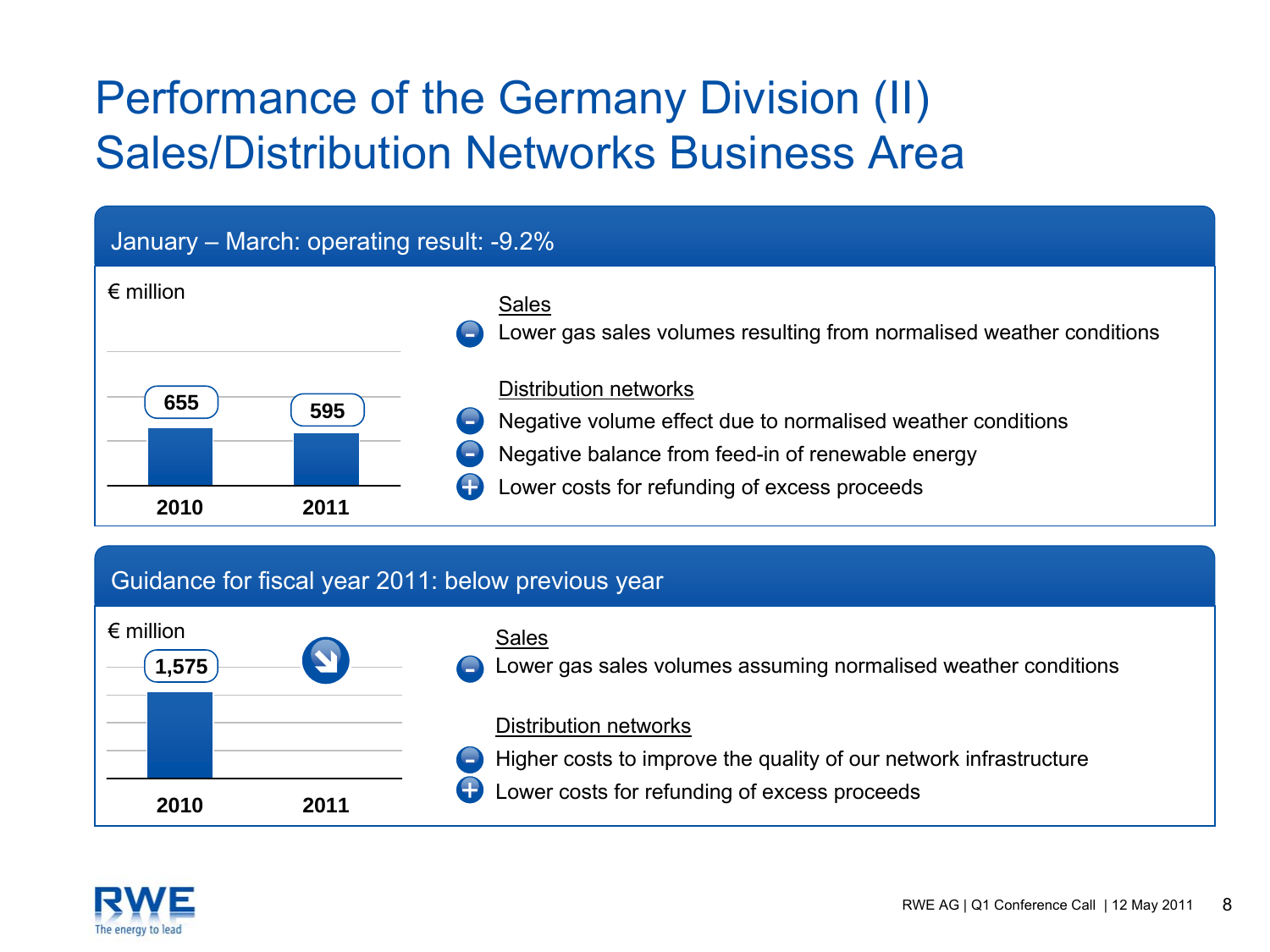# Performance of the Netherlands/Belgium Division (Essent)



#### Guidance for fiscal year 2011: significantly below previous year



 Parts of gas midstream business now reported in Trading/Gas Midstream Lower gas margins assuming normalised weather conditions Lower electricity generation spreads +Efficiency improvements and synergies

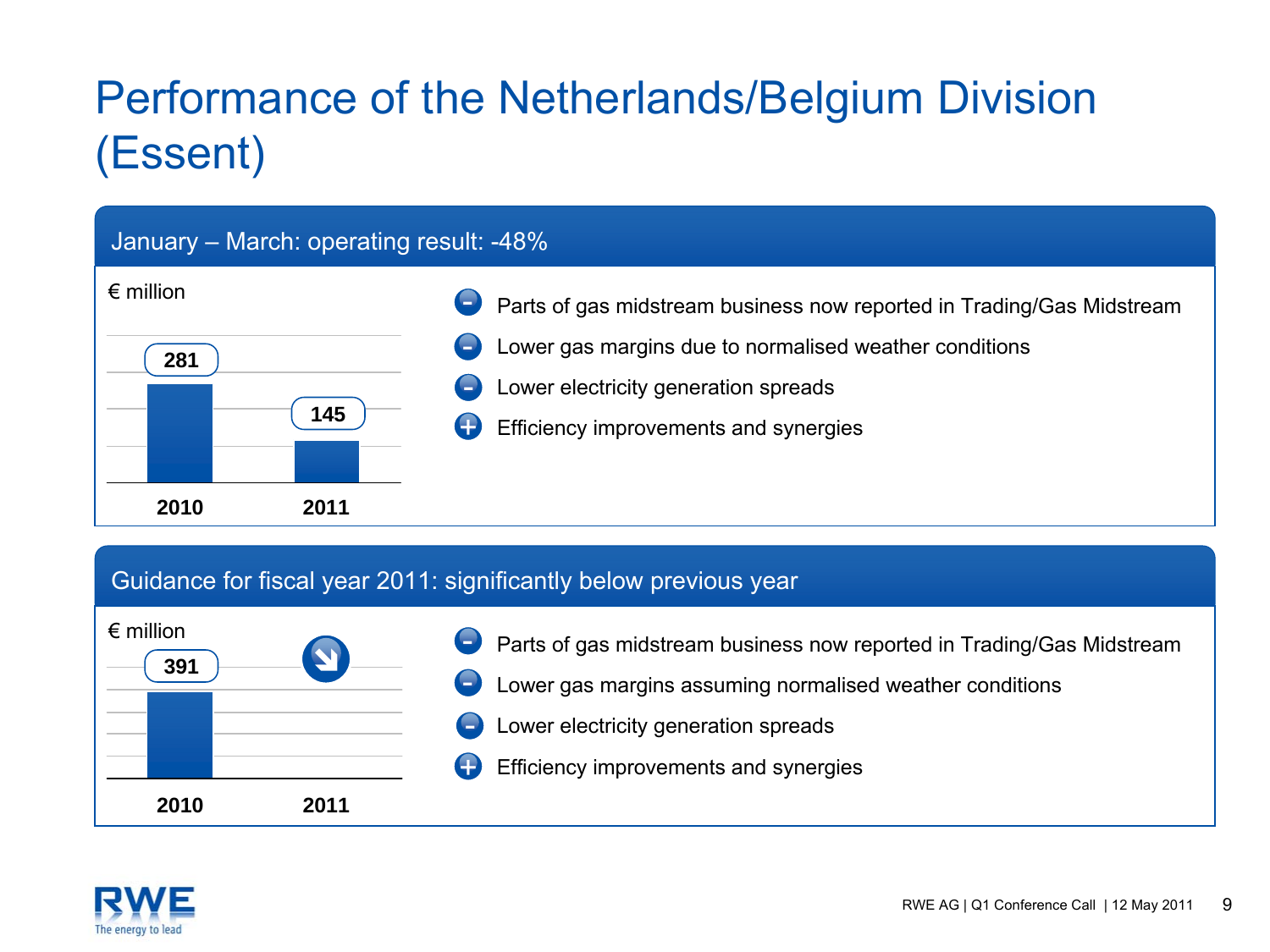# Performance of the United Kingdom Division (RWE npower)

|                    |      | January - March: operating result: +80%                                                                                                                                                                                                              |
|--------------------|------|------------------------------------------------------------------------------------------------------------------------------------------------------------------------------------------------------------------------------------------------------|
| $\epsilon$ million |      | Cost reductions/efficiency improvements and positive f/x effects                                                                                                                                                                                     |
| 227                | 409  | Power generation:<br>First time contribution of Staythorpe CCGT<br>Settlement of claims relating to major investment projects (one-off)<br>Retail:<br>Tariff increase in January 2011 and improved commodity cost management<br>Lower bad debt costs |
| 2010               | 2011 | Growth in the large customer business                                                                                                                                                                                                                |

#### Guidance for fiscal year 2011: above previous year

| $\epsilon$ million<br>272 |      | <b>Service</b> | Cost reductions/efficiency improvements<br>Power generation<br>Decline of generation spreads only partly offset by contribution of |
|---------------------------|------|----------------|------------------------------------------------------------------------------------------------------------------------------------|
|                           |      |                | <b>Staythorpe CCGT</b>                                                                                                             |
|                           |      |                | Retail:                                                                                                                            |
| 2010                      | 2011 | Ŧ              | Improved margins but pressure from increasing commodity prices as<br>well as network and regulatory costs                          |

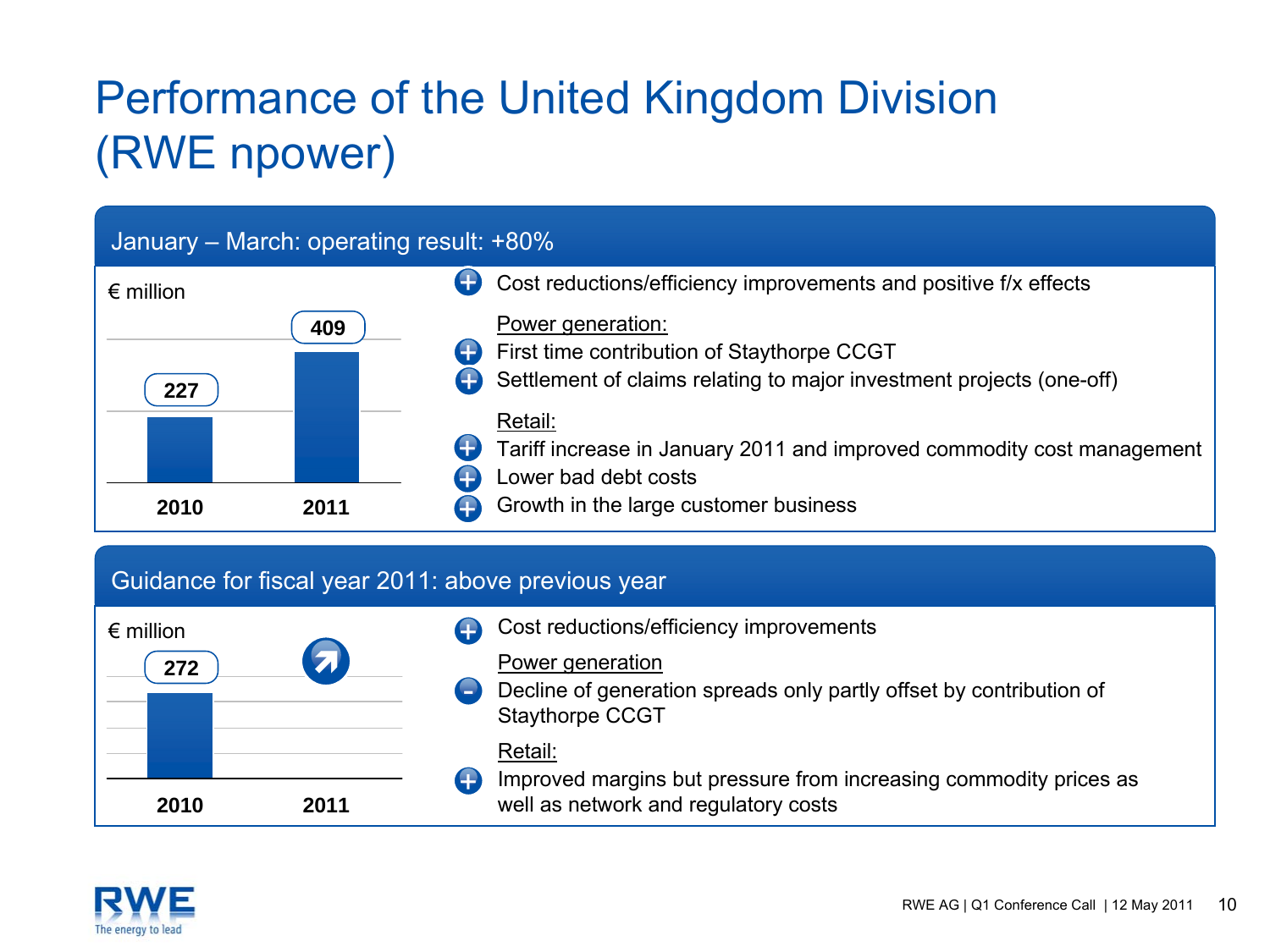### Performance of the Central Eastern and South Eastern Europe Division



#### Guidance for fiscal 2011: significantly below previous year



- Czech Republic: lower gas sales margins
- Hungary: lower electricity sales and generation margins
- Poland: Improved electricity network margins +

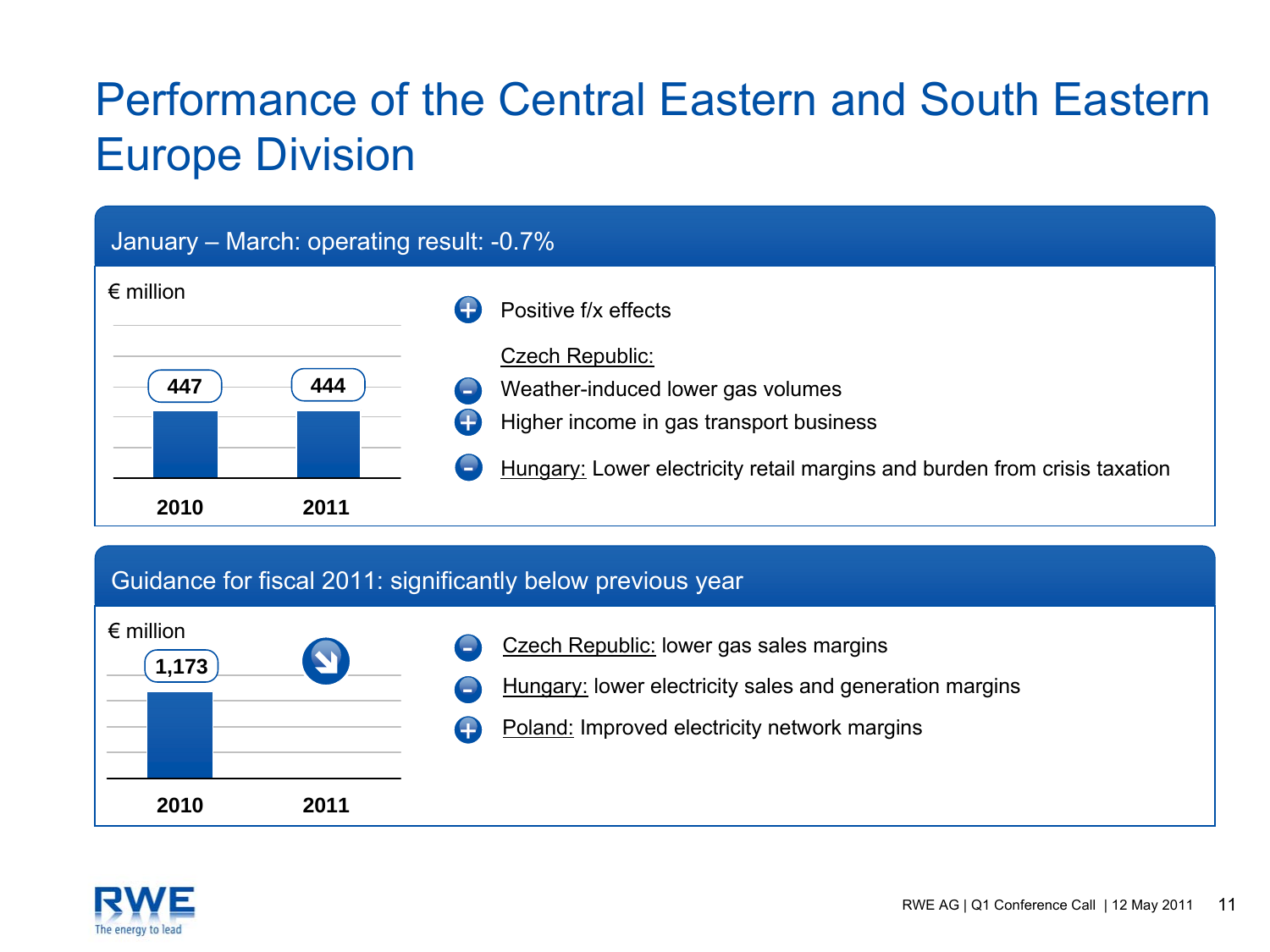### Performance of the Renewables Division (RWE Innogy)

#### January – March: operating result: +127%

| $\epsilon$ million | 68   | Increased generation volumes (partly driven by our growth investment<br>programme) and improved electricity prices                                 |
|--------------------|------|----------------------------------------------------------------------------------------------------------------------------------------------------|
| 30                 |      | Liquidated damages associated with the Greater Gabbard project<br>Upfront costs of large investment programme including higher staff<br>÷<br>costs |
| 2010               | 2011 |                                                                                                                                                    |

#### Guidance for fiscal 2011: significantly above previous year



- Further results from growth investment programme Higher electricity prices
- +
- Improved wind conditions assumed +
	- Upfront costs of large investment programme including higher staff costs

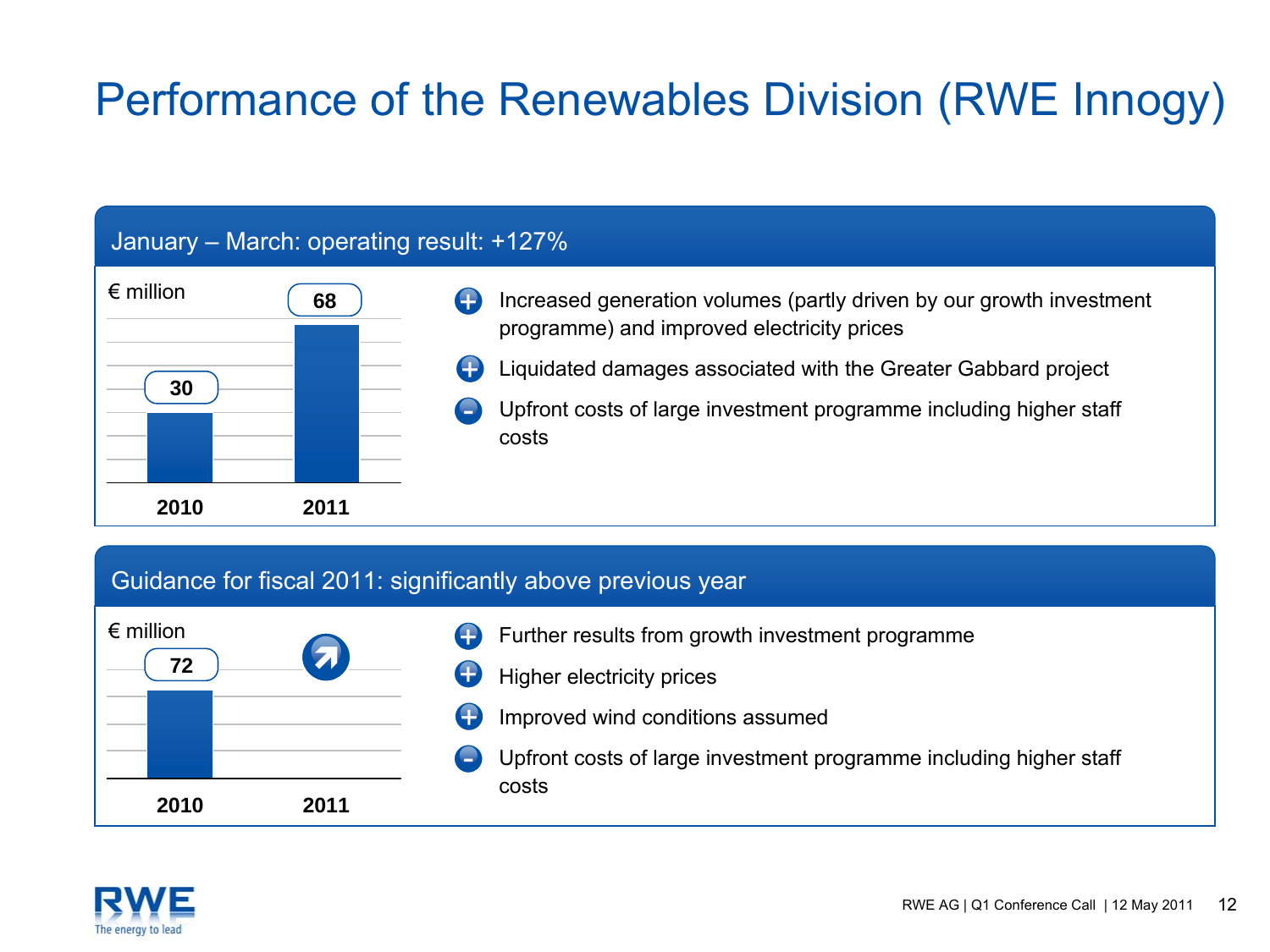# Performance of the Upstream Gas & Oil Division (RWE Dea)



#### Guidance for fiscal 2011: significantly above previous year



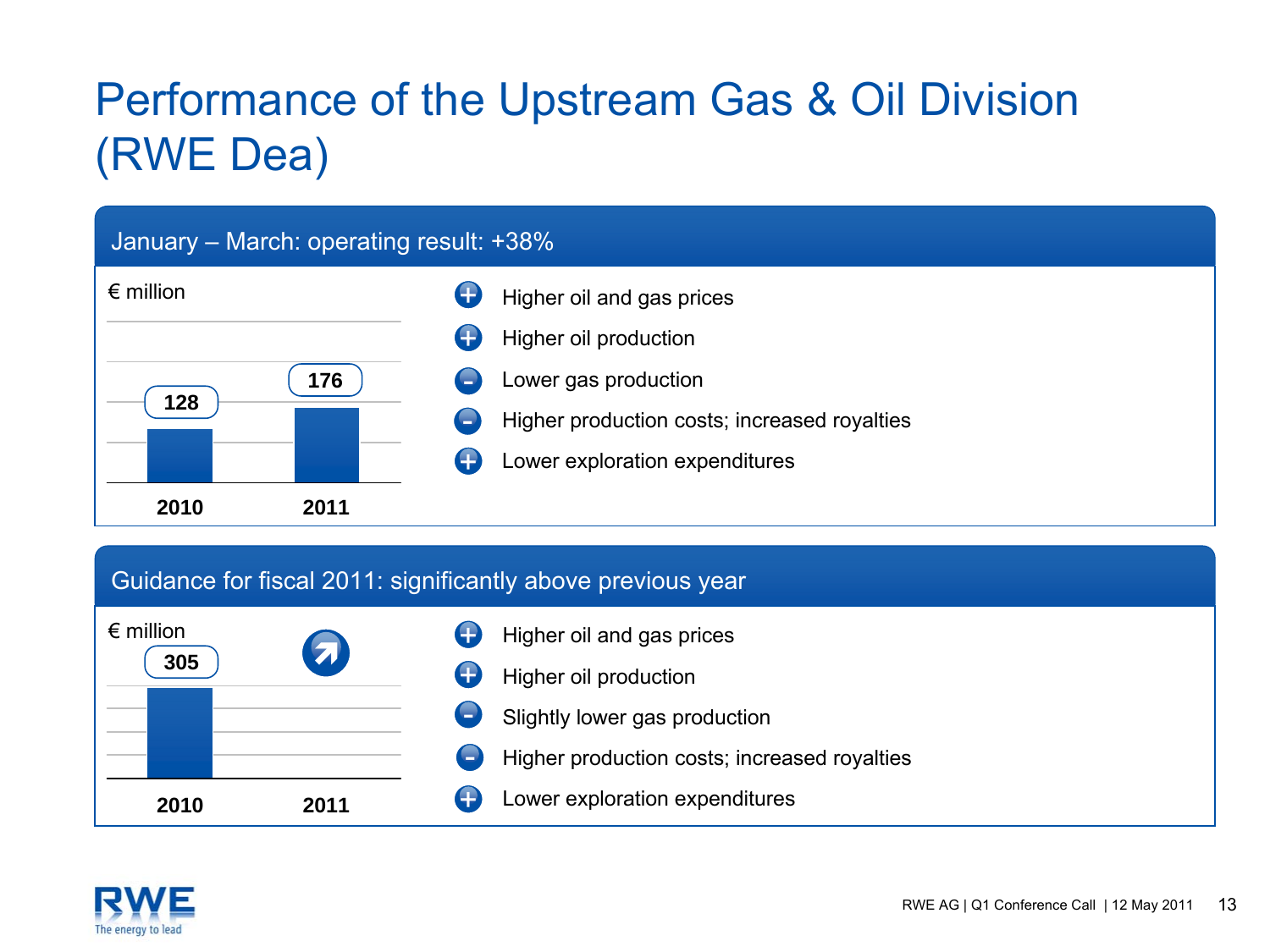# Performance of the Trading/Gas Midstream Division (RWE Supply & Trading)

### January – March: operating result: -414%

| $\epsilon$ million |                          | Trading                                                                                                 |
|--------------------|--------------------------|---------------------------------------------------------------------------------------------------------|
|                    | $\overline{\phantom{0}}$ | Negative development after market disturbance as a result of the<br>events in Japan and Northern Africa |
| 88                 | $\blacksquare$           | Supply<br>Burdens from oil-indexed gas contracts                                                        |
|                    | $-276$<br>Ŧ              | Parts of gas midstream business from Essent now reported in                                             |
| 2010               | 2011                     | <b>Trading/Gas Midstream</b>                                                                            |

#### Guidance for fiscal 2011: significantly below previous year

| $\epsilon$ million |      | ٠            | Trading<br>Negative development after market disturbance as a result of the<br>events in Japan and Northern Africa |
|--------------------|------|--------------|--------------------------------------------------------------------------------------------------------------------|
| $-21$              |      | <b>Andre</b> | Supply<br>Burdens from oil-indexed gas contracts                                                                   |
| 2010               | 2011 |              | Parts of gas midstream business from Essent now reported in<br><b>Trading/Gas Midstream</b>                        |

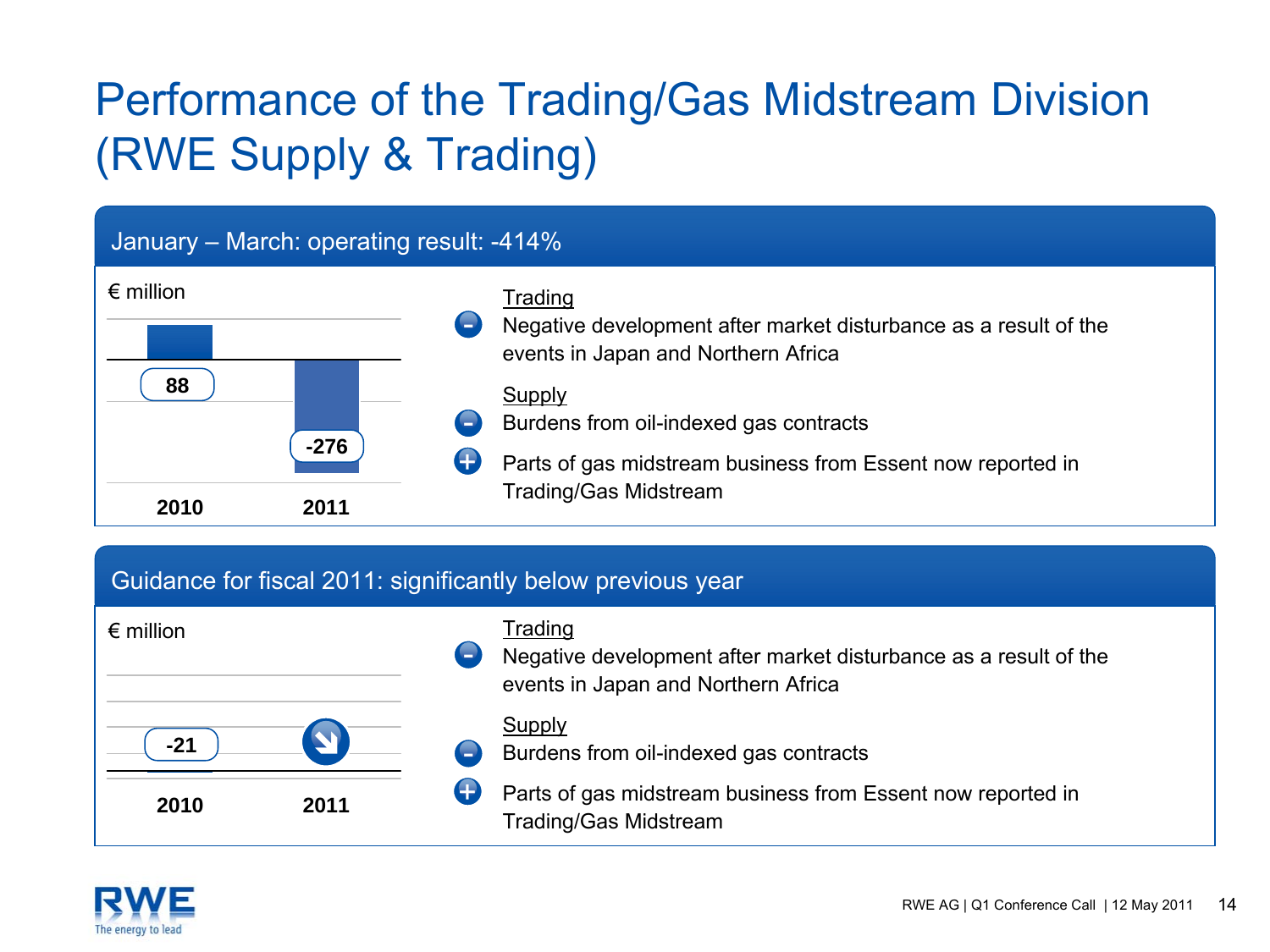### Non-operating result

| <b>January – March</b><br>$\epsilon$ million | 2011  | 2010   | <b>Change</b><br>(absolute) |
|----------------------------------------------|-------|--------|-----------------------------|
| Capital gains/losses                         | 310   | -3     | $+313$                      |
| Impact of commodity derivatives on earnings  | $-39$ | $-443$ | $+404$                      |
| Restructuring, other                         | $-62$ | 202    | $-264$                      |
| <b>Total</b>                                 | 209   | $-244$ | $+453$                      |



#### **Capital gains/losses:**

Mainly from the sale of Thyssengas and our 24.6% stake in the Rostock hard coal power plant



#### **Impact of commodity derivatives on earnings (timing differences)**

Mainly related to derivatives to hedge our gas forward sales in our Trading/Gas Midstream division and in our German Sales/Distribution Networks business area



#### **Restructuring, other**

- > Amortisation of RWE npower's customer accounts (-€65 million; 2010: -€63 million)
- > In 2010 we benefited from the release of provisions for loss making contracts

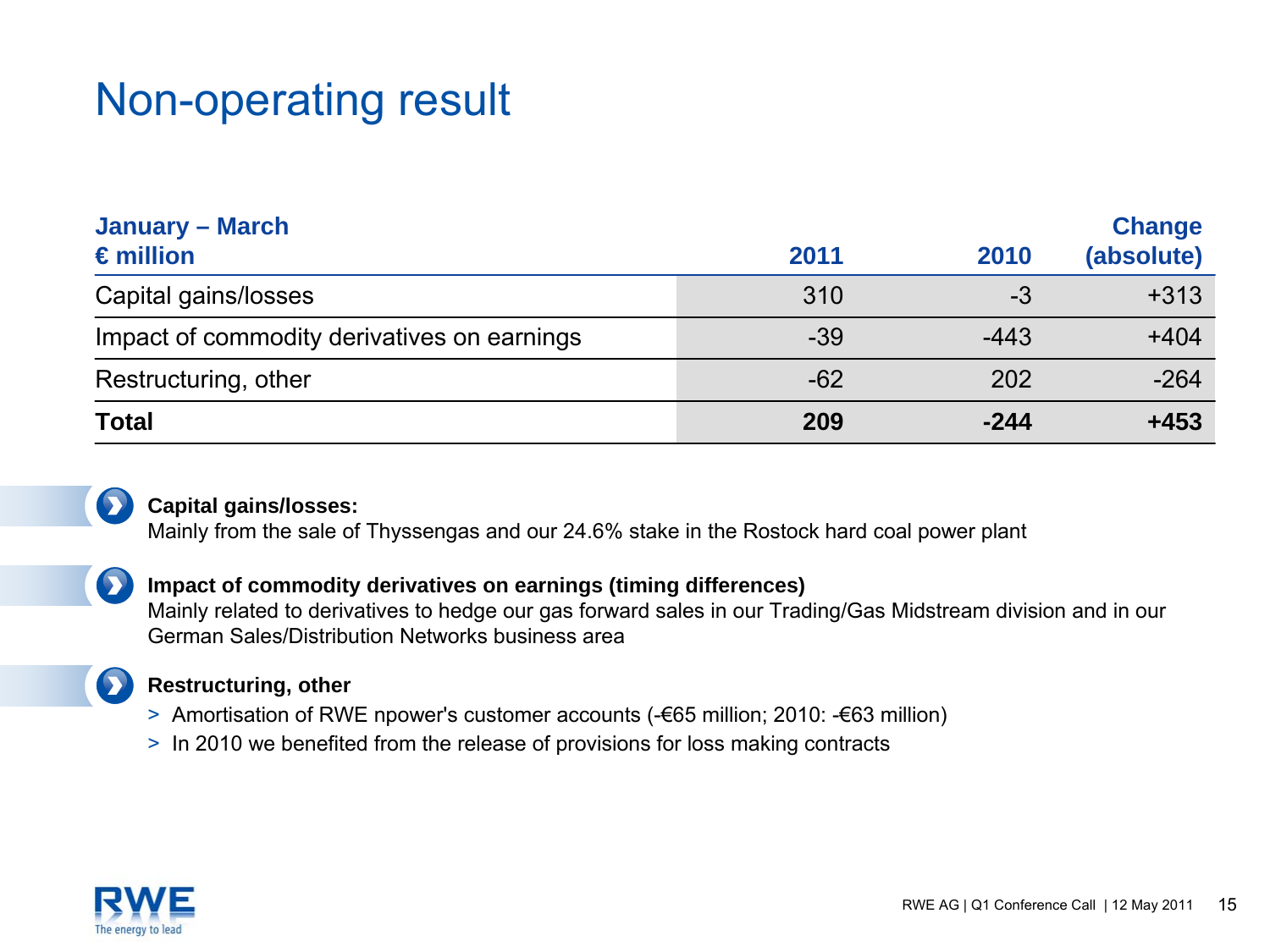### Financial result

| January – March                              |        |        | <b>Change</b> |
|----------------------------------------------|--------|--------|---------------|
| $\epsilon$ million                           | 2011   | 2010   | (absolute)    |
| Net interest                                 | $-192$ | $-199$ | $+7$          |
| Interest accretion to non-current provisions | $-196$ | $-218$ | $+22$         |
| Other financial result                       | 16     | 15     | $+1$          |
| <b>Total</b>                                 | $-372$ | $-402$ | $+30$         |



#### **Net interest**

> No major changes to previous year



#### **Interest accretion to non-current provisions**

> Revaluation of long-term provisions as a result of higher discount rates

### $\mathbf{D}$

#### **Other financial result**

> No major individual items

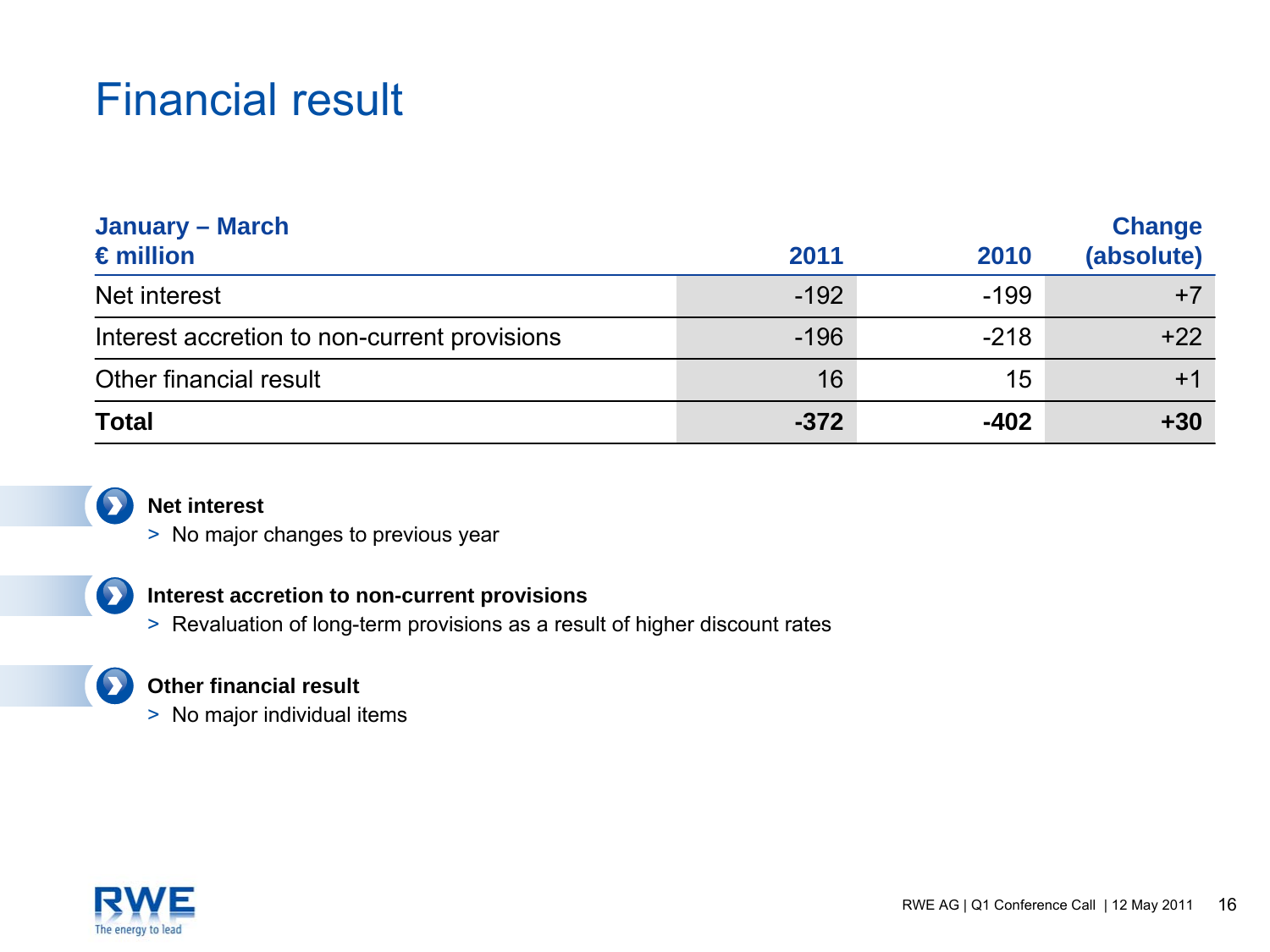### Cash flow statement

| <b>January – March</b><br>$\epsilon$ million            | 2011             | 2010          | <b>Change</b><br>(absolute) |
|---------------------------------------------------------|------------------|---------------|-----------------------------|
| Funds from operations (FFO)                             | 3,071            | 2,362         | $+709$                      |
| Change in working capital<br>of which variation margins | $-787$<br>$-177$ | $-853$<br>173 | $+66$<br>$-350$             |
| Cash flows from operating activities                    | 2,284            | 1,509         | $+775$                      |
| Minus capex on fixed assets                             | $-1,144$         | $-1,175$      | $+31$                       |
| Free cash flow                                          | 1,140            | 334           | $+806$                      |

 $\bullet$ **FFO**

> Mainly a result of favourable changes in the fair values of certain commodity derivatives

#### **Capex on fixed assets**   $\mathbf{\Omega}$

> Mainly for the extension and modernisation of our electricity generation fleet

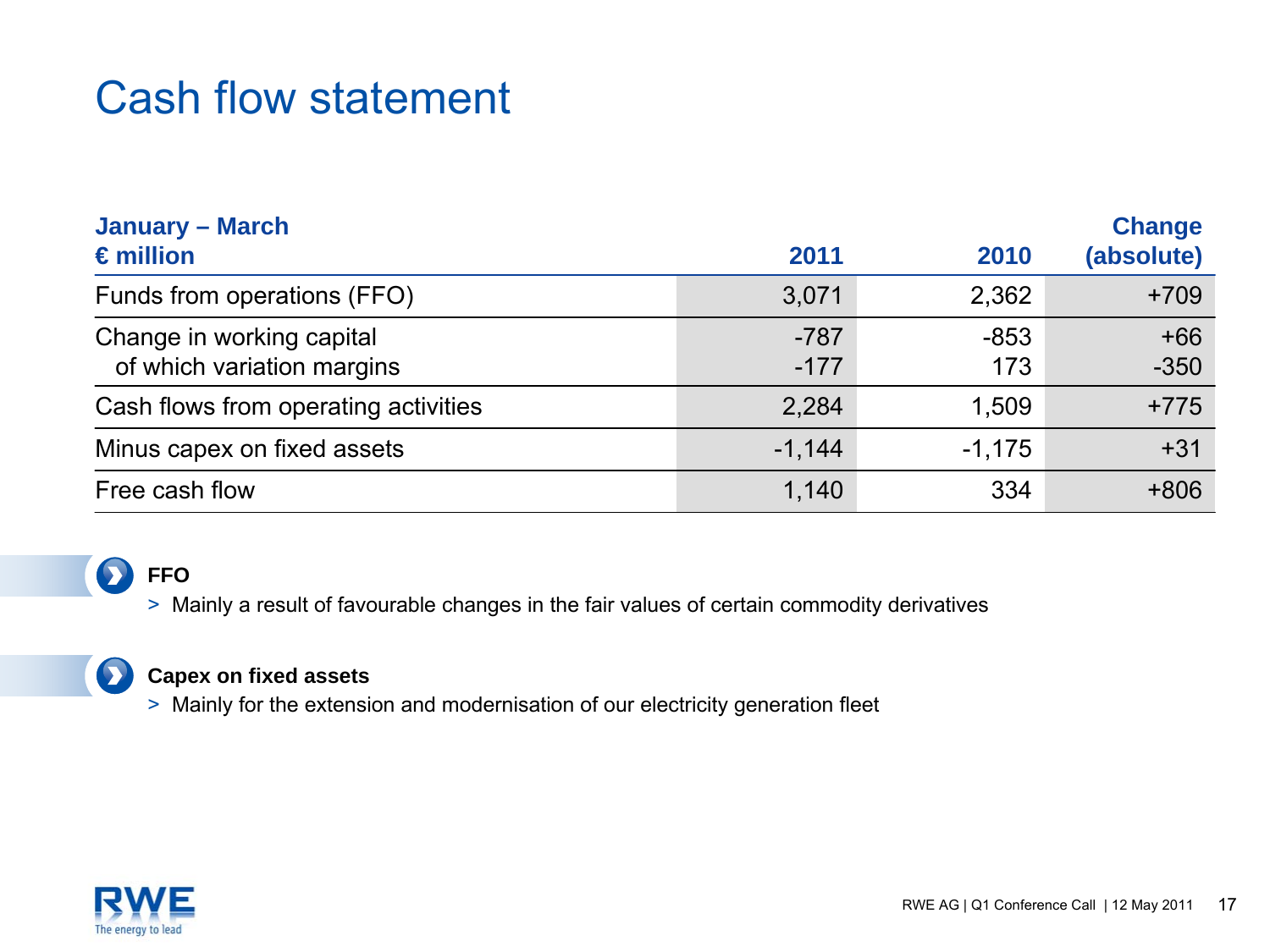### Outlook for 2011

|                         |     | 2010               | 2011                                                   |
|-------------------------|-----|--------------------|--------------------------------------------------------|
|                         |     | $\epsilon$ million | forecast                                               |
| <b>EBITDA</b>           |     | 10,256             | circa $-15%$                                           |
| <b>Operating result</b> |     | 7,681              | circa $-20\%$                                          |
| Recurrent net income    |     | 3,752              | $circa - 30\%$                                         |
| <b>Dividend</b>         | €   | 3.50               | Payout ratio of $50 - 60\%$<br>of recurrent net income |
| Capex on fixed assets   | €bn | 6.4                | circa $7 - 7.5$                                        |
| Net debt                | €bn | 29.0               | $circa + 1$                                            |

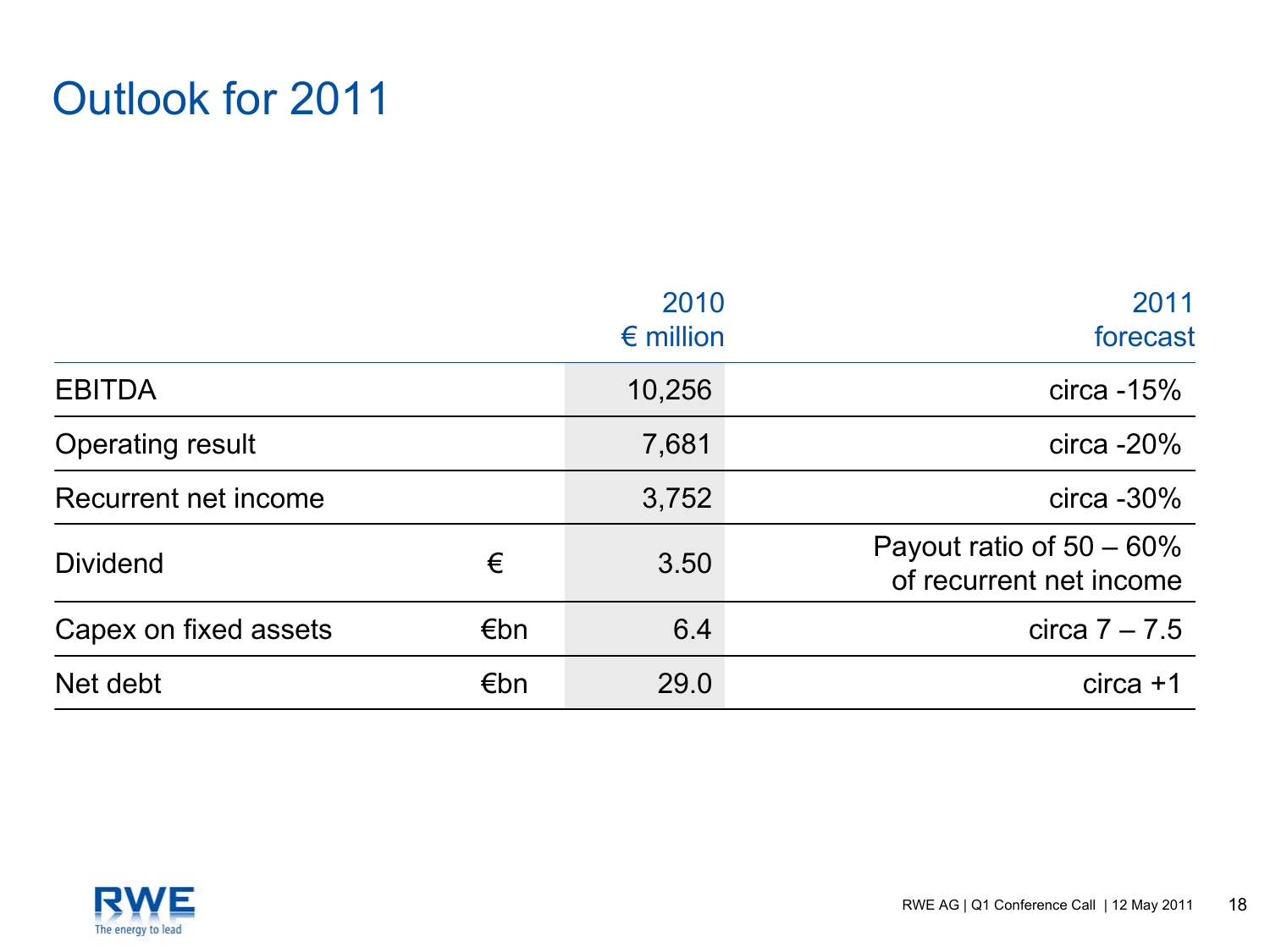

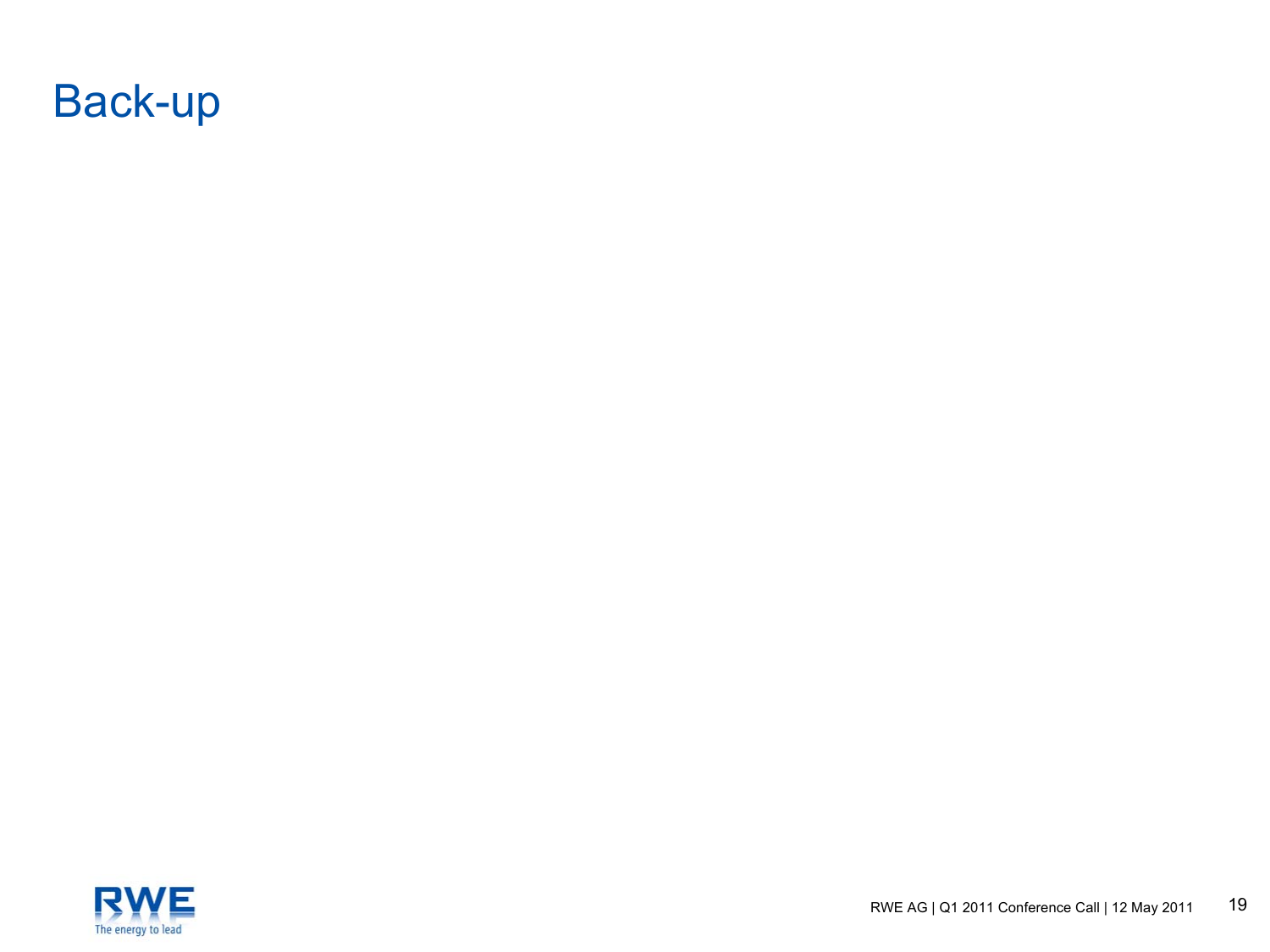## RWE Group electricity production (by geographic regions)

| <b>January – March</b><br>in TWh                | <b>Germany</b> | <b>UK</b>  | <b>NL/BE</b> | <b>Other</b><br>Internat. | <b>Total</b><br>2011 | <b>Total</b><br>2010 |
|-------------------------------------------------|----------------|------------|--------------|---------------------------|----------------------|----------------------|
| Lignite                                         | 17.5           |            |              | 1.5                       | 19.0                 | 18.5                 |
| <b>Nuclear</b>                                  | 12.2           |            |              |                           | 12.2                 | 11.3                 |
| Hard coal<br>thereof contracts                  | 9.4<br>5.5     | 3.8        | 1.6          | 0.1                       | 14.9<br>5.5          | 16.6<br>6.9          |
| Gas                                             | 3.3            | 6.5        | 1.4          | 0.1                       | 11.3                 | 11.1                 |
| Renewable energies<br>thereof contracts         | 1.2<br>0.1     | 0.3<br>0.2 | 0.6          | 0.4                       | 2.5<br>0.3           | 2.4<br>0.3           |
| Pumped storage, oil, other<br>thereof contracts | 0.4<br>0.3     |            |              |                           | 0.4<br>0.3           | 0.5<br>0.4           |
| <b>Subtotal</b>                                 | 44.0           | 10.6       | 3.6          | 2.1                       | 60.3                 | 60.4                 |
| Electricity purchases <sup>1</sup>              | 14.8           | 3.4        | 2.8          | 5.2                       | 26.2                 | 26.4                 |
| <b>Total</b>                                    | 58.8           | 14.0       | 6.4          | 7.3                       | 86.5                 | 86.8                 |

<sup>1</sup> Net, excluding trading. Purchases for physical deliveries to customers only

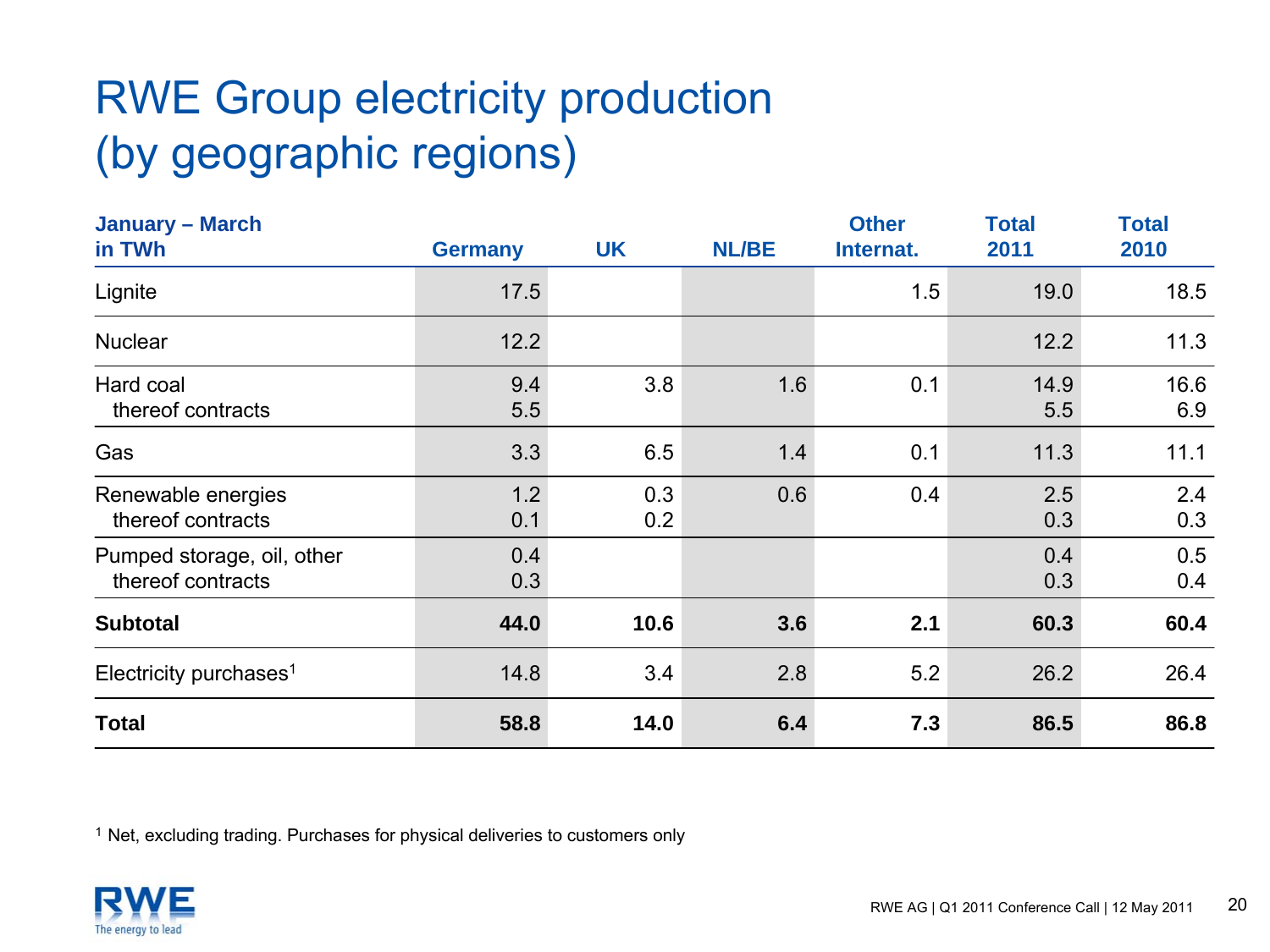## RWE Group electricity sales volume (by geographic regions)

| <b>January - March</b><br>in TWh      | <b>Germany</b> | <b>UK</b> | <b>NL/BE</b> | <b>Poland</b> | <b>Hungary</b> | <b>Other</b> | <b>Total</b><br>2011 | <b>Total</b><br>2010 |
|---------------------------------------|----------------|-----------|--------------|---------------|----------------|--------------|----------------------|----------------------|
| Private and commercial<br>customers   | 7.7            | 5.3       | 3.1          | 0.8           | 1.5            |              | 18.4                 | 19.6                 |
| Industrial and corporate<br>customers | 13.5           | 7.9       | 2.9          | 1.0           | 1.3            | 0.2          | 26.8                 | 26.8                 |
| <b>Distributors</b>                   | 25.1           |           |              |               | 1.6            | 0.4          | 27.1                 | 25.8                 |
| Electricity trading <sup>1</sup>      | 9.2            |           |              |               |                |              | 9.2                  | 8.9                  |
| <b>Total</b>                          | 55.5           | 13.2      | 6.0          | 1.8           | 4.4            | 0.6          | $81.5^2$             | $81.1^2$             |

<sup>1</sup> Net of electricity purchased from third parties

 $2$  Difference between electricity production and electricity sales volume due to grid losses, own consumption

by lignite production and pumped-storage power plants

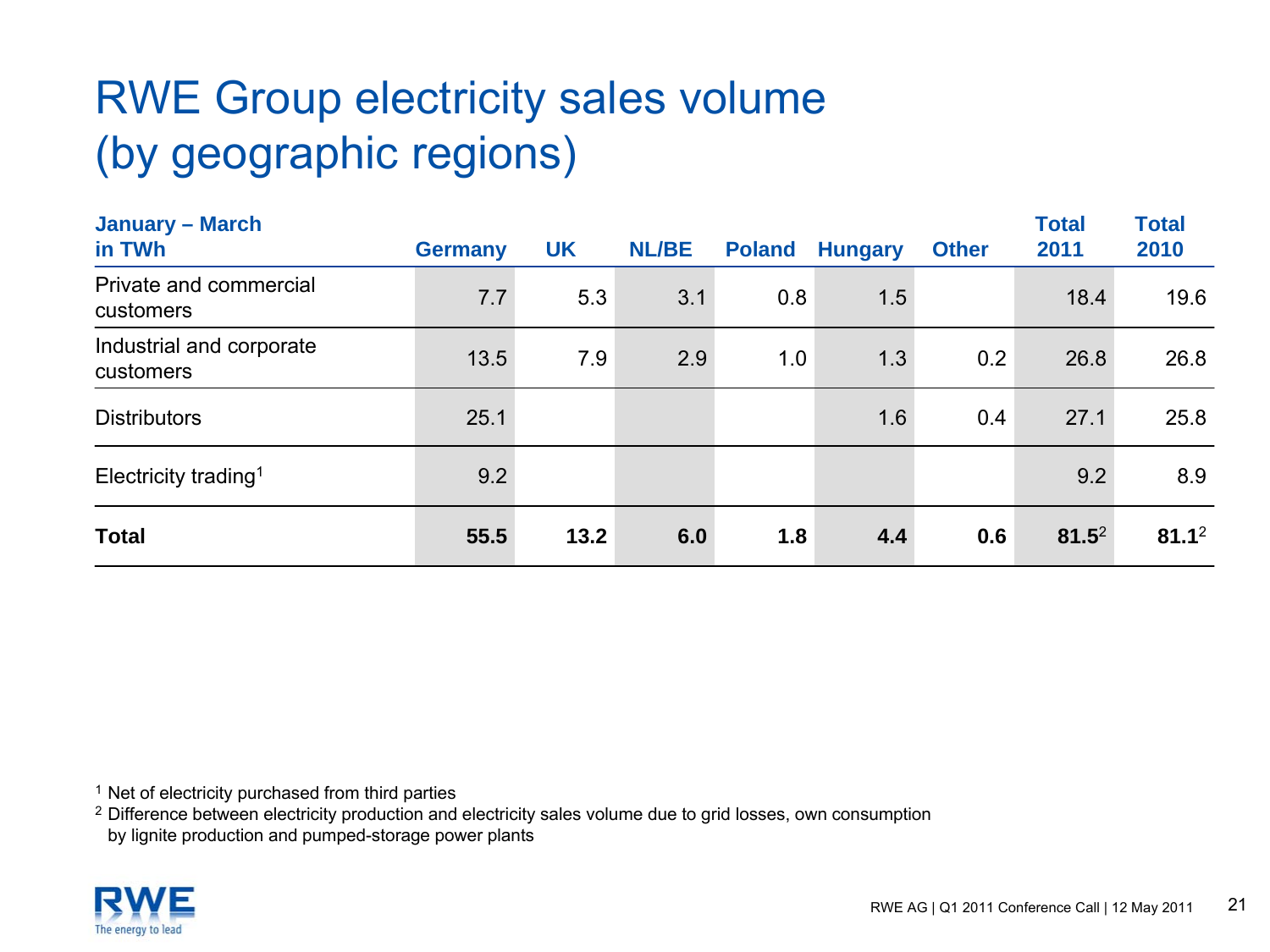## RWE Group gas sales volume (by geographic regions)

| <b>January – March</b><br>in TWh      | <b>Germany</b> | <b>Czech</b><br>Rep. | <b>NL</b> | <b>UK</b> | <b>Other</b> | <b>Total</b><br>2011 | <b>Total</b><br>2010 |
|---------------------------------------|----------------|----------------------|-----------|-----------|--------------|----------------------|----------------------|
| Private and commercial<br>customers   | 11.2           | 13.7                 | 18.1      | 17.1      | 0.6          | 60.7                 | 71.3                 |
| Industrial and corporate<br>customers | 11.9           | 5.9                  | 18.5      | 0.8       | 4.2          | 41.3                 | 49.8                 |
| <b>Distributors</b>                   | 22.7           | 2.0                  | 0.0       | 0.1       | 2.5          | 27.3                 | 34.0                 |
| <b>Total</b>                          | 45.8           | 21.6                 | 36.6      | 18.0      | 7.3          | 129.3                | 155.1                |

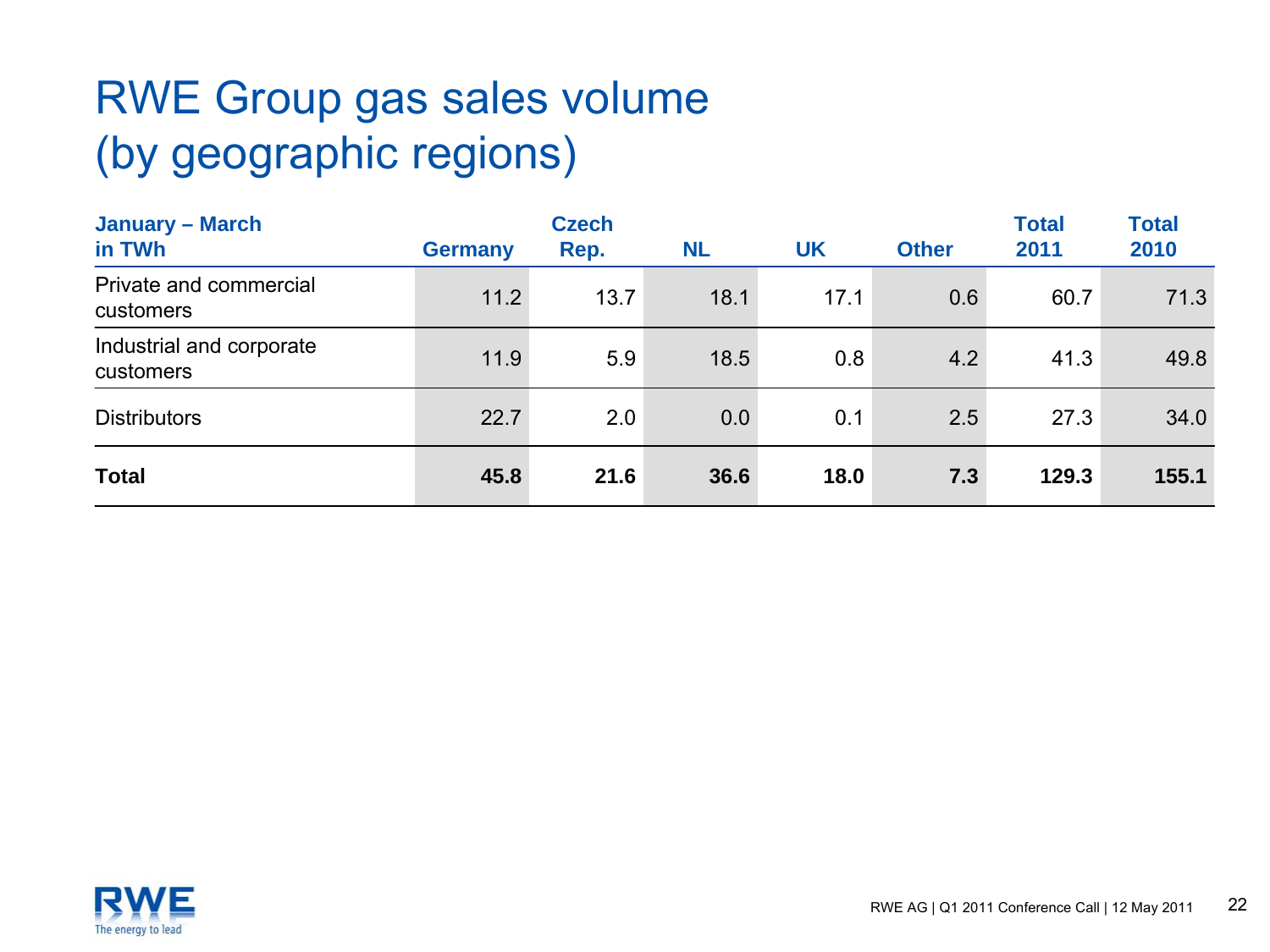### Germany: Clean Dark Spread (CDS) versus hard coal and  $\mathsf{CO}_2$  prices



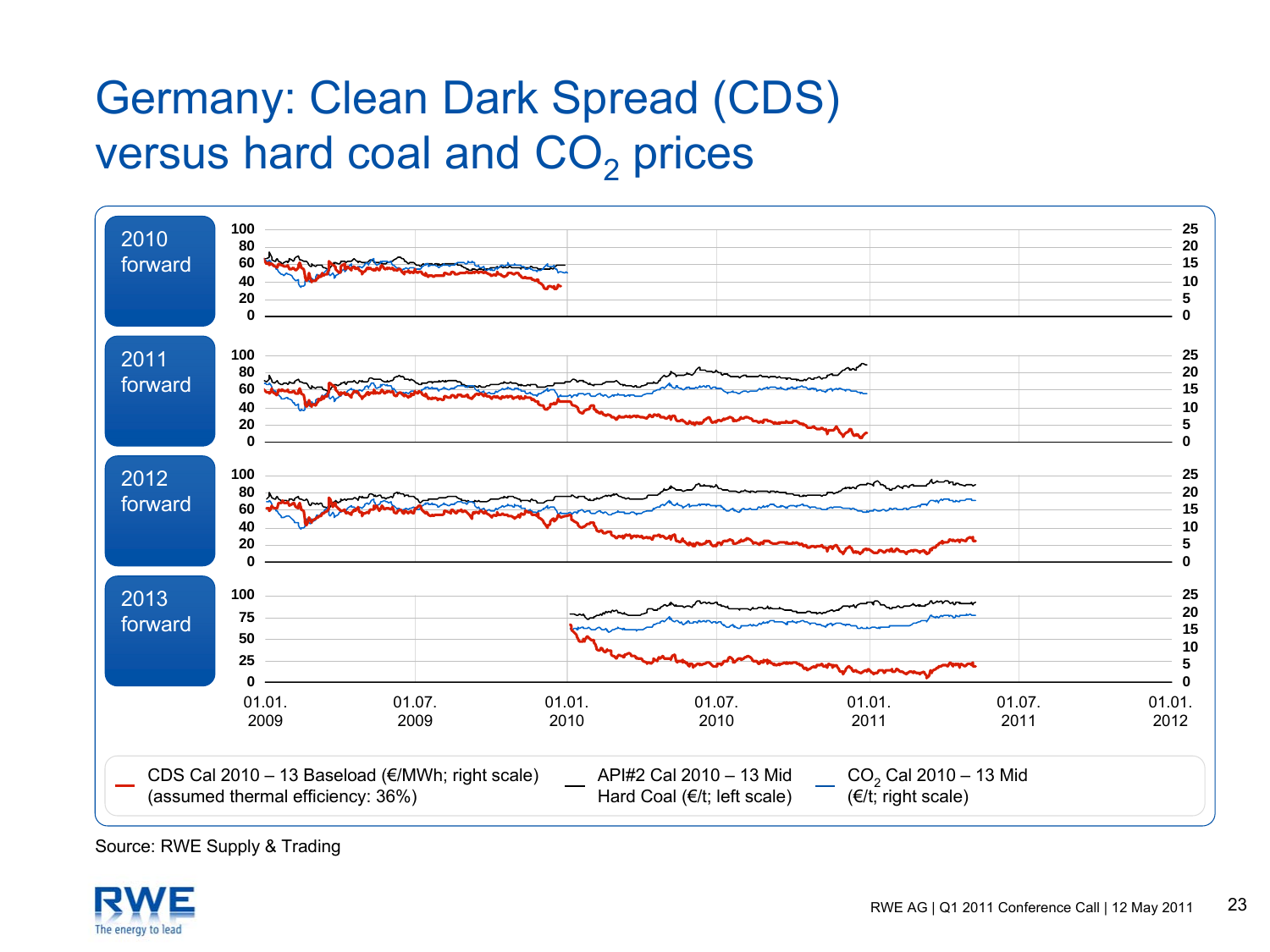### Germany: Clean Spark Spread (CSS) versus natural gas and  $\mathsf{CO}_2$  prices



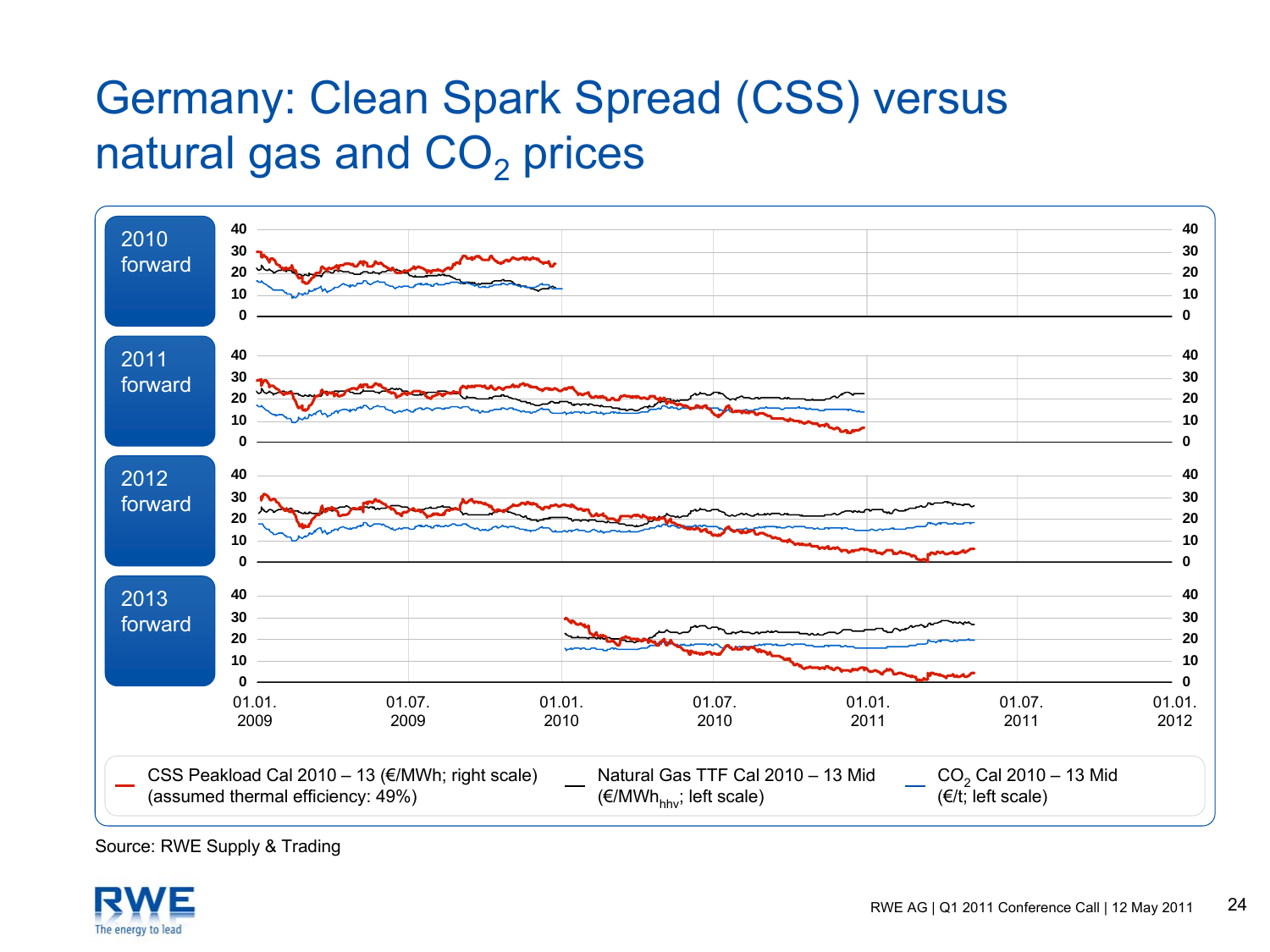### UK: Clean Dark Spread (CDS) versus hard coal and  $\mathsf{CO}_2$  prices



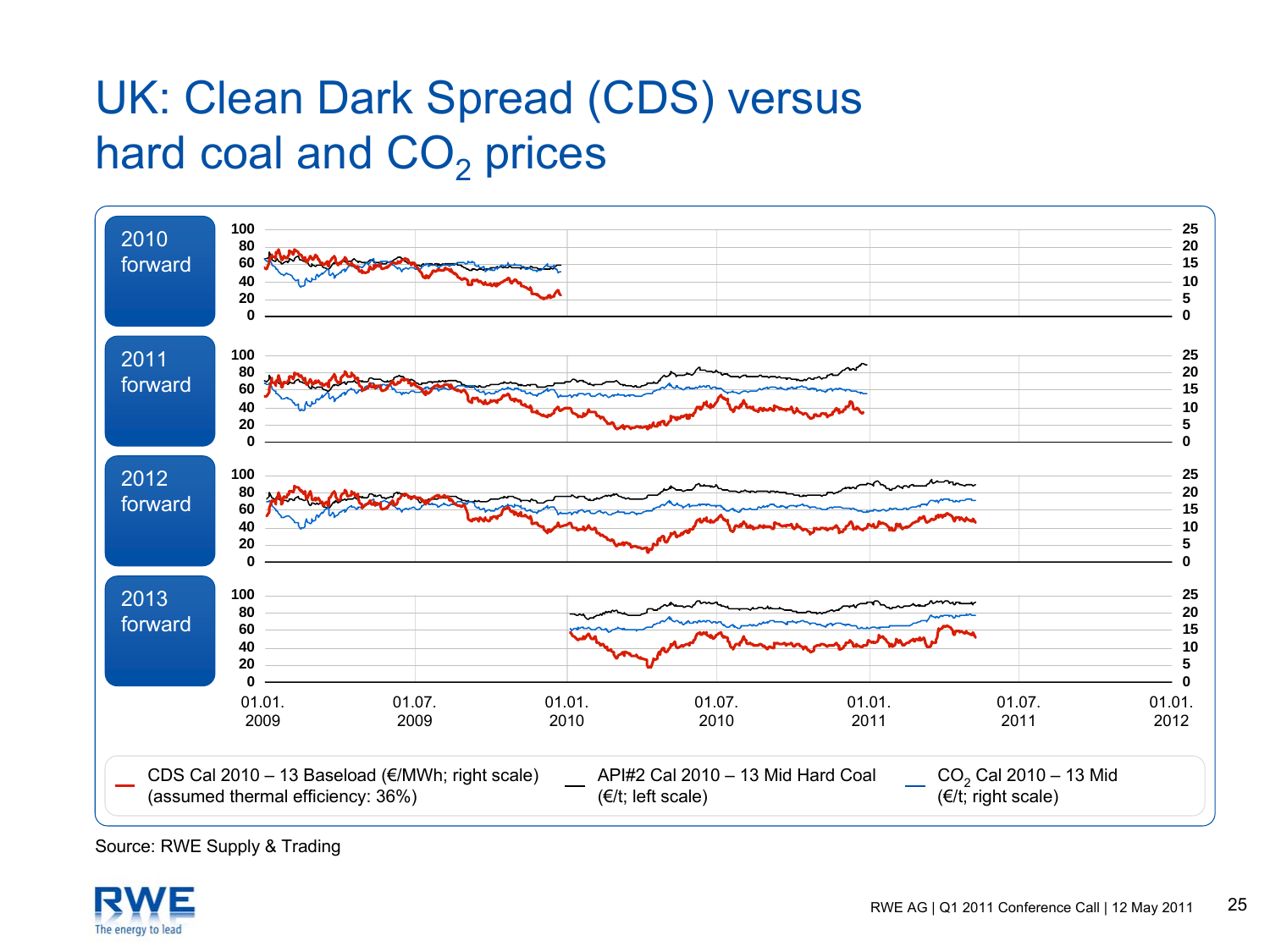### UK: Clean Spark Spread (CSS) versus natural gas and  $\mathsf{CO}_2$  prices



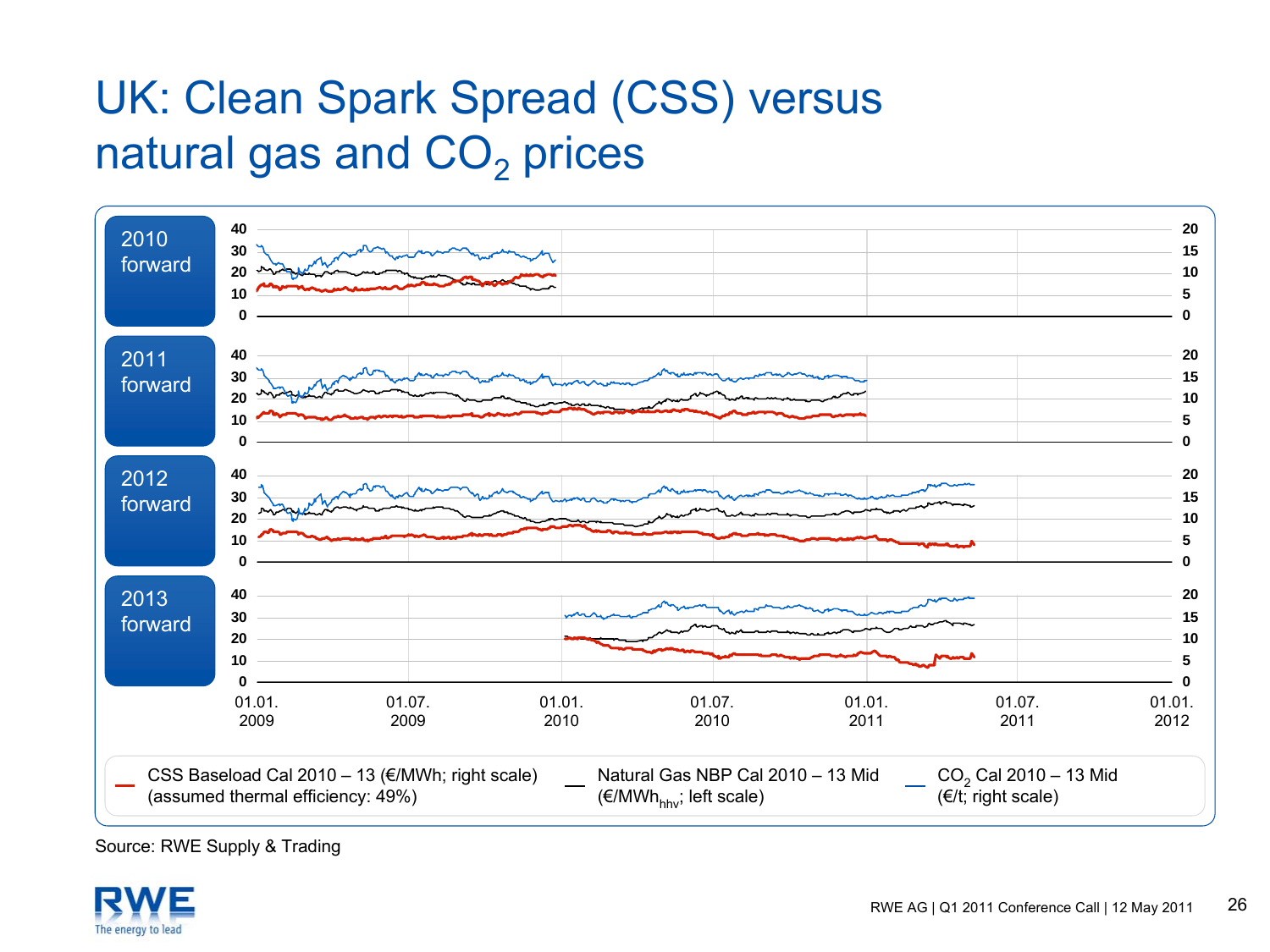### Development of TTF gas price and brent oil price since January 2009



Relative development of the TTF and brent forwards for the years 2011 and 2012 since January 1, 2009. To compare both, the brent oil price is normalised to the TTF gas price as of January 1, 2009. The curves simply illustrate the development of the market prices which should give a rough indication about the gas-to-oil-spread situation. The real gas-to-oil-spread exposure depends on the individual contract details and will deviate from this slide.

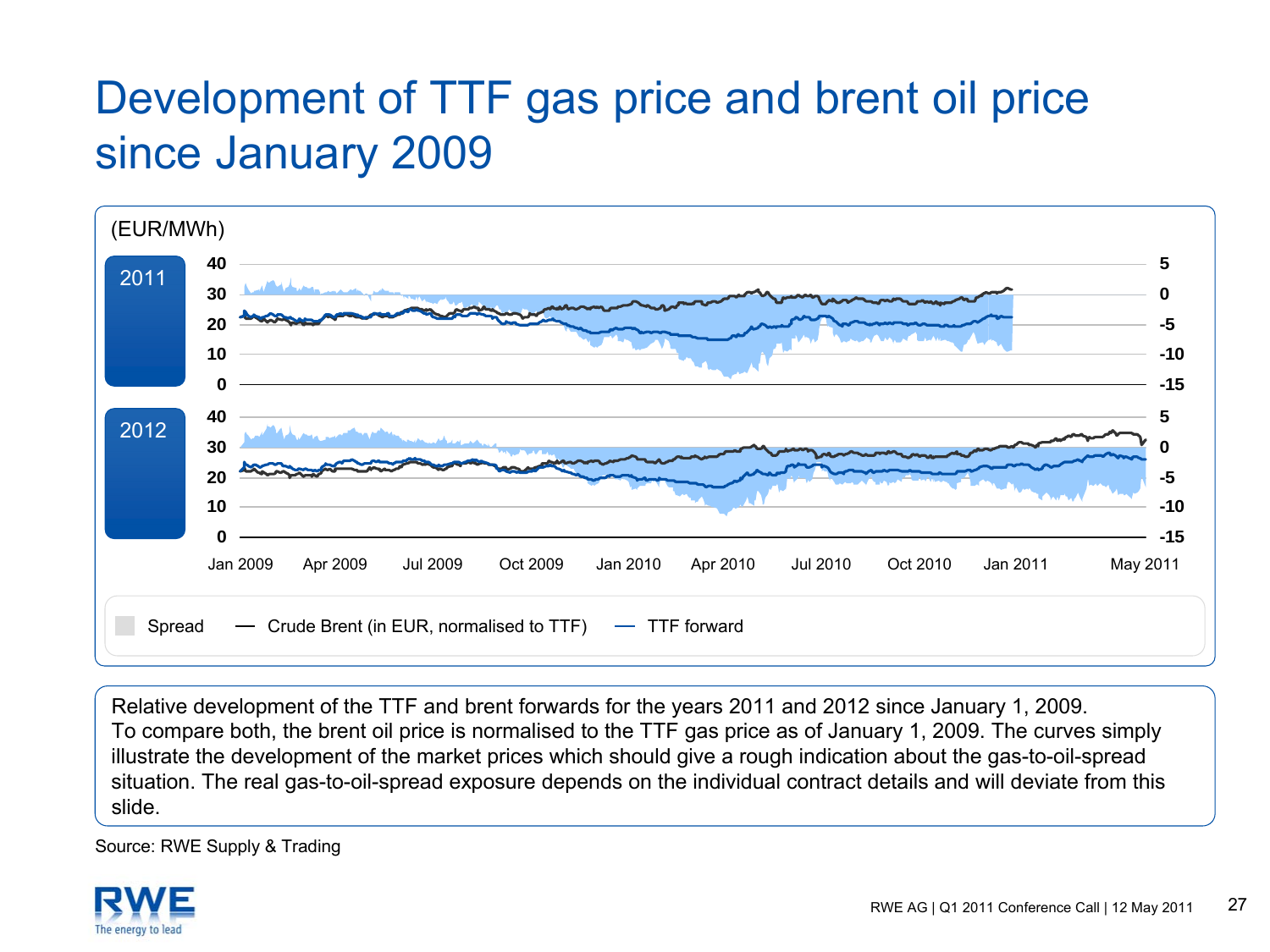### Development of net debt



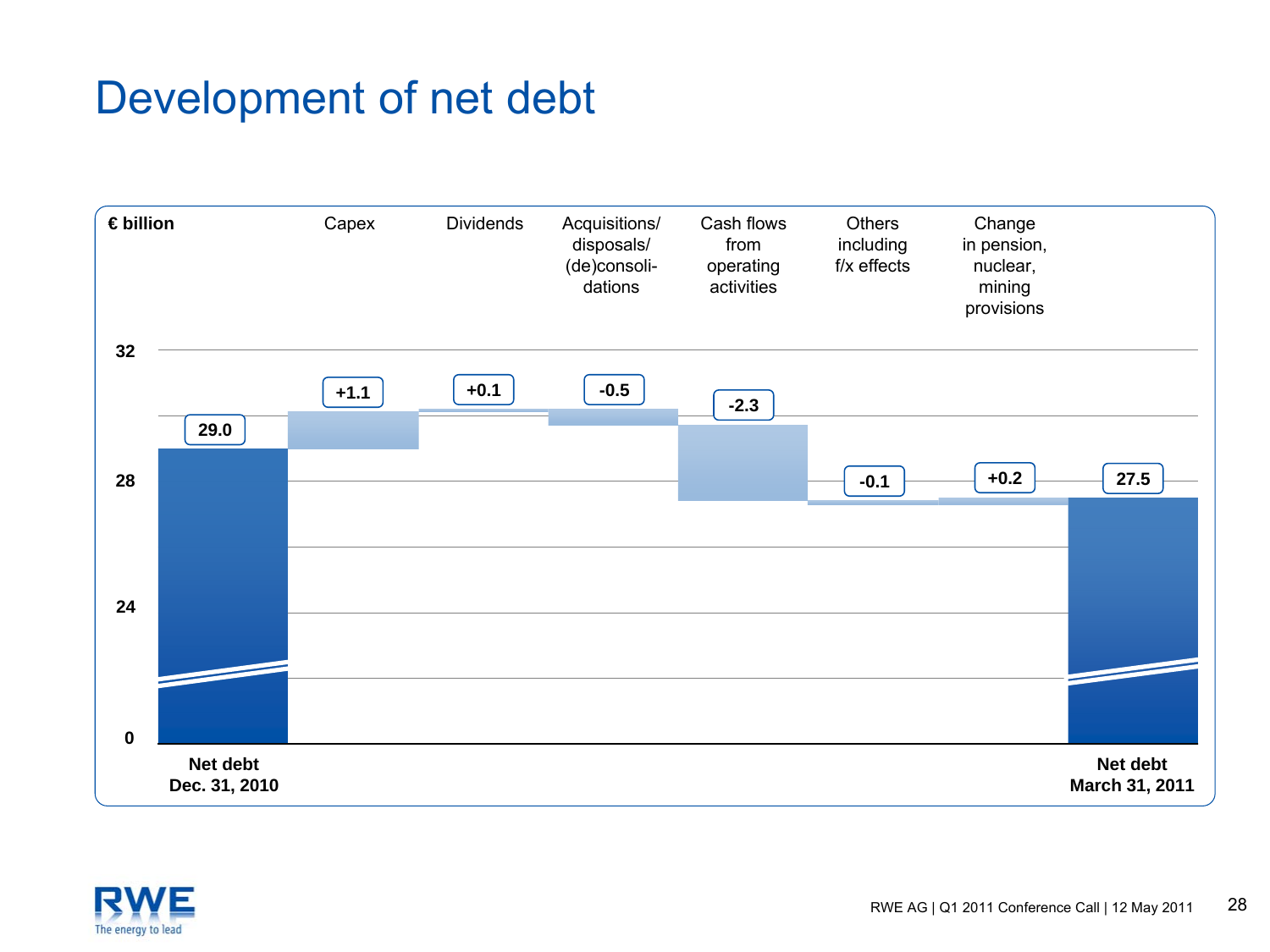### Financial liabilities and assets

(excluding hybrid capital, as of March 31, 2011)



1 Excluding variation margins under EEX based commodity contracts which are accounted for in the cash flow statement under 'change in working capital' and which are netted against the fair values of the respective derivatives at any point in time.

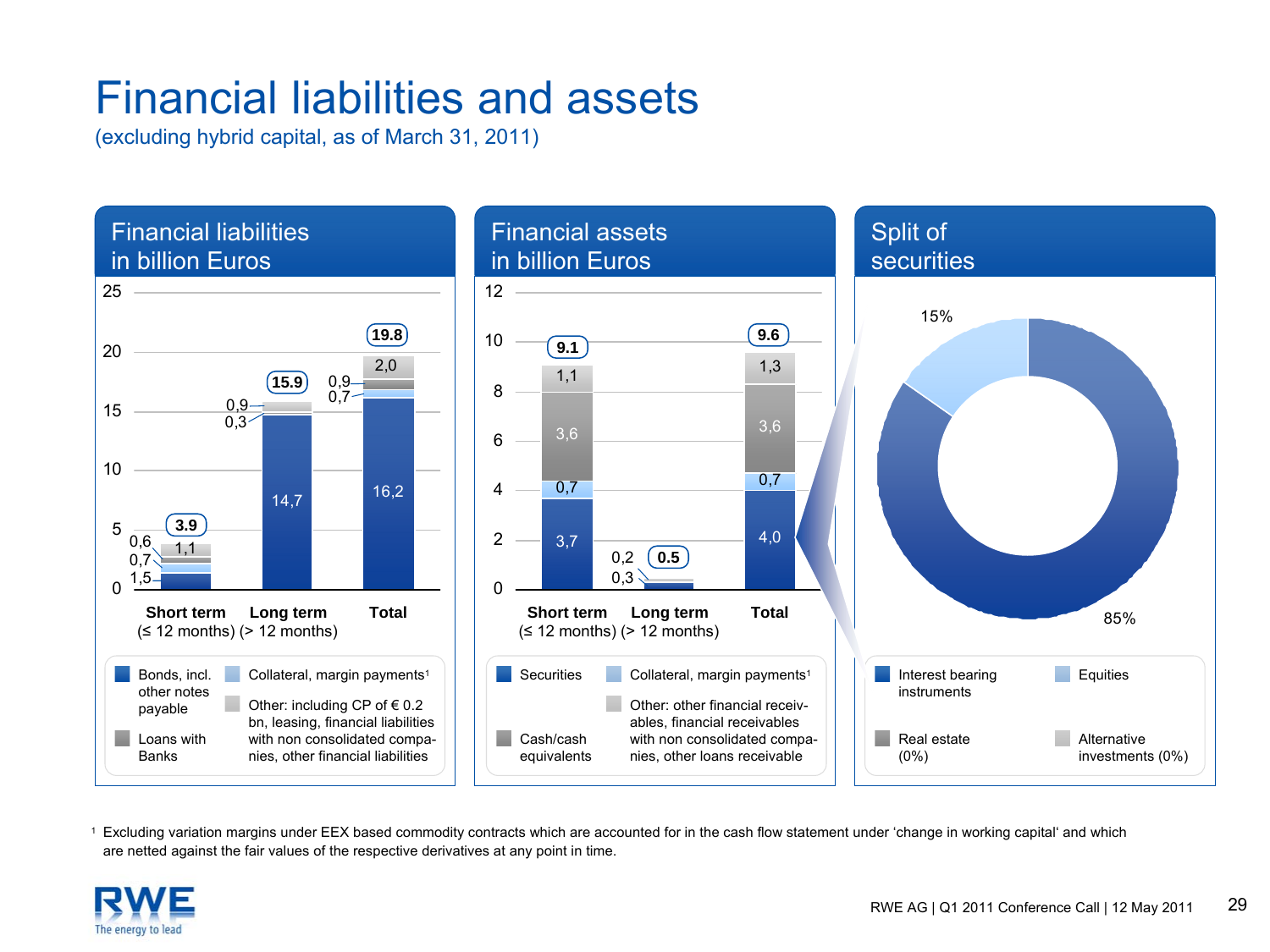# Capital market debt maturities and sources of financing



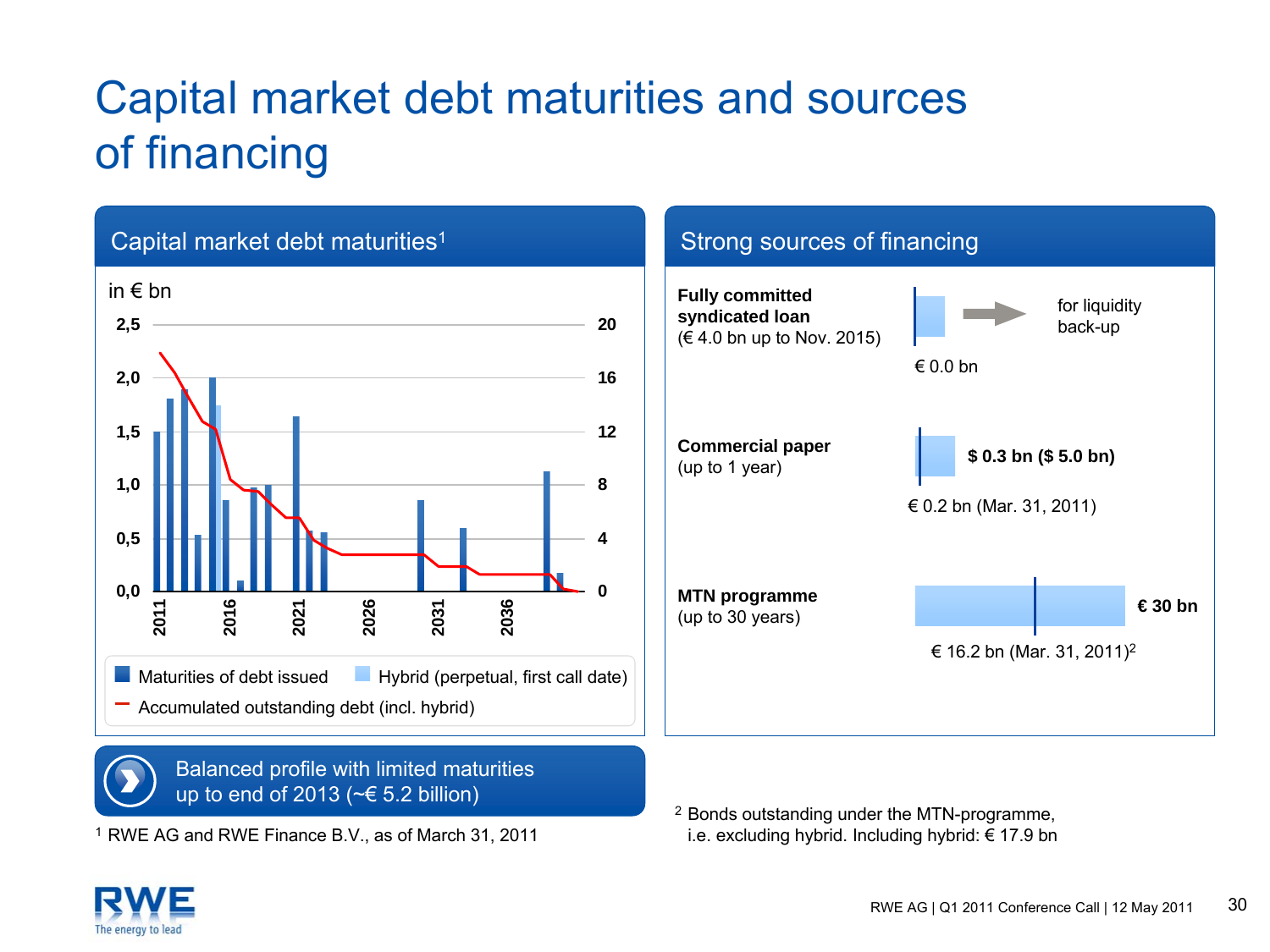### Capital market debt currency and interest exposure (as of 31.03.2011)



<sup>2</sup> Capital market debt plus other interest rate-related positions such as commercial paper and cash; including interest and cross-currency swaps



<sup>&</sup>lt;sup>1</sup> Capital market debt = bonds of € 16.2 bn and hybrid of € 1.75 bn; including cross-currency swaps